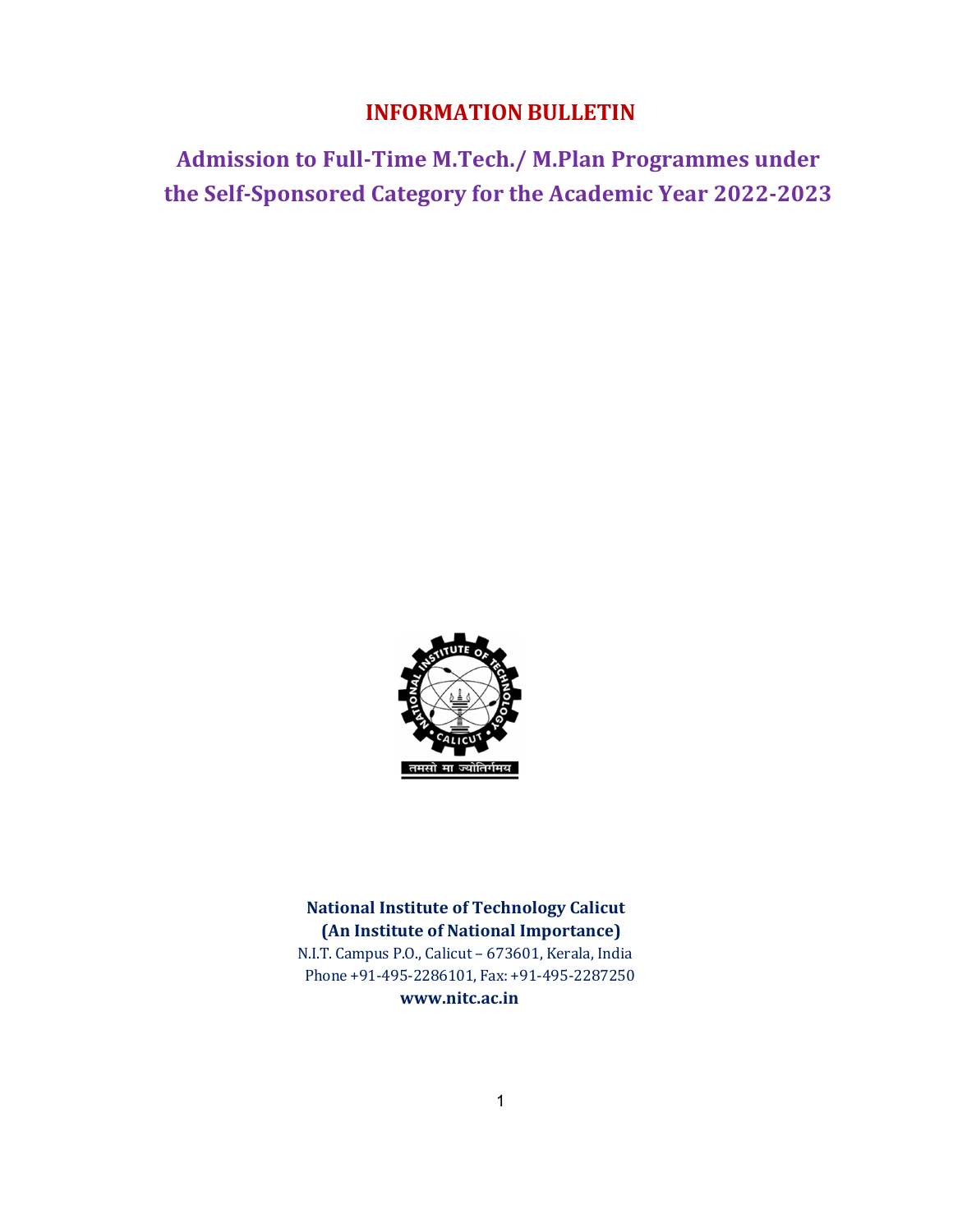| <b>CONTENTS</b>                                                                 |    |  |
|---------------------------------------------------------------------------------|----|--|
| Part-I PROFILE OF THE INSTITUTE                                                 |    |  |
| Introduction                                                                    | 3  |  |
| Location                                                                        | 3  |  |
| <b>Computing Facilities and Campus Network</b>                                  | 3  |  |
| Library Facilities                                                              | 4  |  |
| Centre for Career Development                                                   | 5  |  |
| Programmes of Study                                                             | 5  |  |
| Part- II ADMISSION TO FULL TIME M.TECH./ M.PLAN. PROGRAMMES<br>(SELF-SPONSORED) |    |  |
| Introduction                                                                    | 7  |  |
| Eligibility for Admission to M.Tech./ M.Plan. Programmes (Self-sponsored)       | 7  |  |
| Selection of Candidates                                                         | 10 |  |
| Withdrawal/Discontinuation of the Programme                                     | 10 |  |
| Fee Structure                                                                   | 11 |  |
| The Highlights of M.Tech./ M.Plan Programmes                                    | 12 |  |
| How to Apply                                                                    | 19 |  |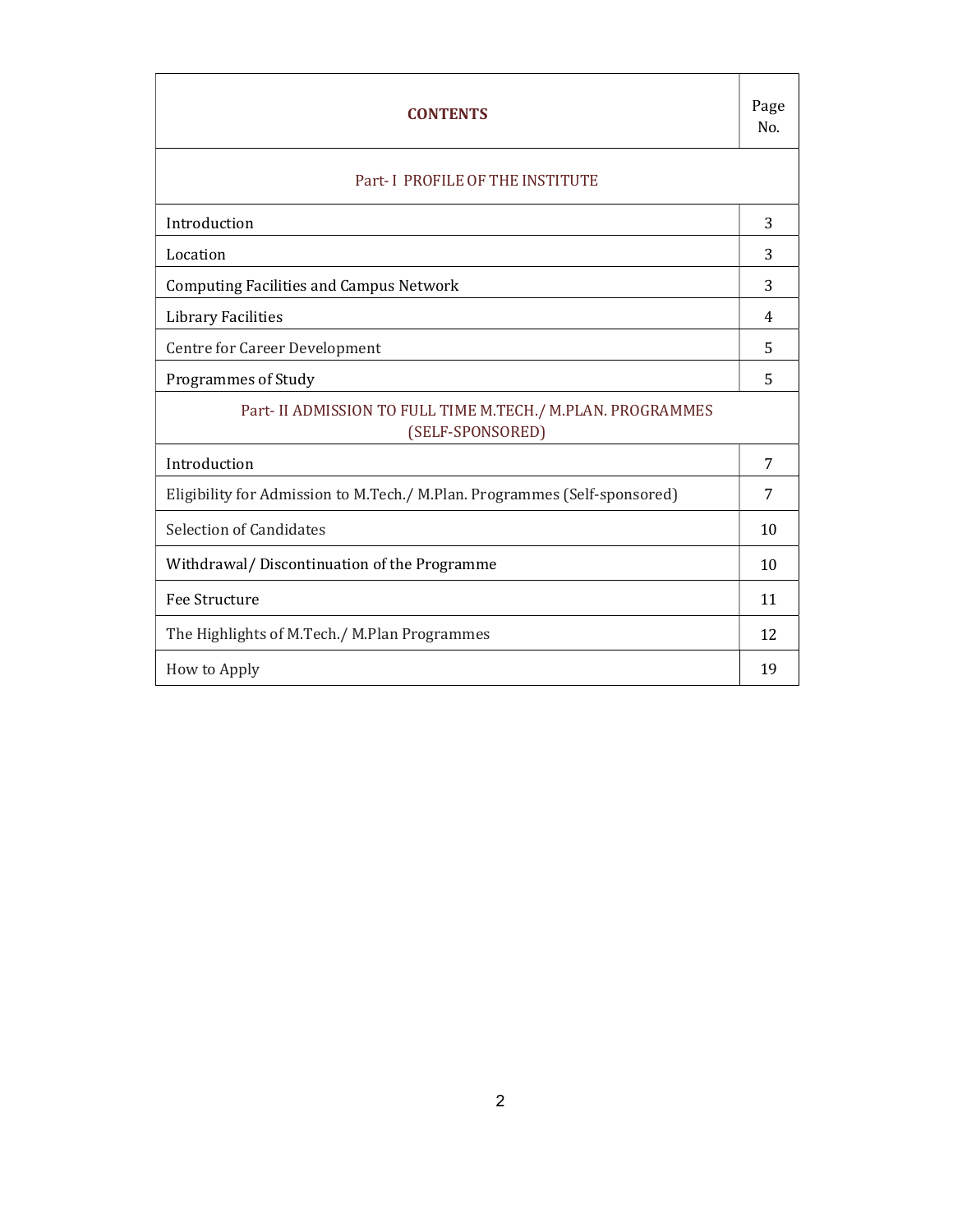## Part- I PROFILE OF THE INSTITUTE

## 1. Introduction

National Institute of Technology Calicut (NITC) is one of the premier national institutions for technical education in India. This was originally established in September 1961 as "Calicut Regional Engineering College (CREC)", jointly by the Government of India and the Government of Kerala. The Ministry of Education (Formerly Ministry of HRD), Government of India elevated CREC to a Deemed University and renamed CREC as National Institute of Technology Calicut in June 2002. NIT Calicut is an academically autonomous Institute of National Importance fully funded by the Government of India and is administered by the National Institutes of Technology Act, 2007. The President of India is the visitor to the Institute under the Act. The governance structure includes the national council for NITs as the apex policy making body, while the Institute's governance is vested with a Board of Governors. Institute's senate is the authority in academic matters. Chairman of the Board of Governors is nominated by the visitor. NITC offers academic programmes leading to B.Tech., B.Arch., M.Tech., M.Plan., M.Sc., MBA and Ph.D. degrees in various disciplines. NITC is a recognized Quality Improvement Programme (QIP) Centre for offering M. Tech. and Ph.D. programmes for faculty members of Engineering Colleges & Polytechnics. The institute is a recognized research institution for pursuing research work leading to Ph.D. degree under the National Doctoral Fellowship Scheme. NITC has well qualified faculty and dedicated supporting staff. Apart from teaching, NIT Calicut is engaged in a wide spectrum of activities covering research and development, industrial consultancy, continuing education to faculty/staff, and community development.

## 2. Location

Set in a picturesque landscape at the foothills of the Western Ghats, NIT Calicut is located about 22 kilometers north-east of Kozhikode city in the state of Kerala, India. Calicut, also known as Kozhikode, located in the Malabar region of Kerala State, found a place in the world history with the discovery of a sea route to India in 1498 by the Portuguese navigator Vasco Da Gama. Basking in the idyllic setting of the Arabian Sea on the west and the proud peaks of the Wayanad hills on the east, Calicut is known for its serene beaches, lush green countryside, historic sites, calm backwaters, wildlife sanctuaries, rivers and waterfalls. The campus of National Institute of Technology Calicut stretches over a length of about 1.5 km along the Calicut-Mukkam Road, extending over an area of approximately 120 hectares. NITC is connected with Calicut city by KSRTC Buses (towards Mukkam) starting from KSRTC Central Bus Station and by Private Buses starting from Corporation Bus Station, Palayam (near Calicut Railway Station). Taxi and auto-rickshaws are available from Calicut Railway/Bus Station to NITC. The nearest airport is at Karipur, which is 45 kms from the Institute. Kozhikode railway station is 23 kilometers away from the NITC campus. Local buses are available frequently for commutation between campus and the main city.

## 3. Computing Facilities and Campus Network

Central Computer Centre (CCC) is the central facility in NIT Calicut which caters for the computing requirements of the whole community of this institution. The center has state of the art infrastructure with four fully operational terminal rooms spanning over three floors of the building. Decision Support System (DSS) of the institute also operates from the Centre building. The Centre has 250+ client machines and has a capacity to include 400+ machines. Client systems are of both desktop and workstation genre. Desktops contain DELL OPTIPLEX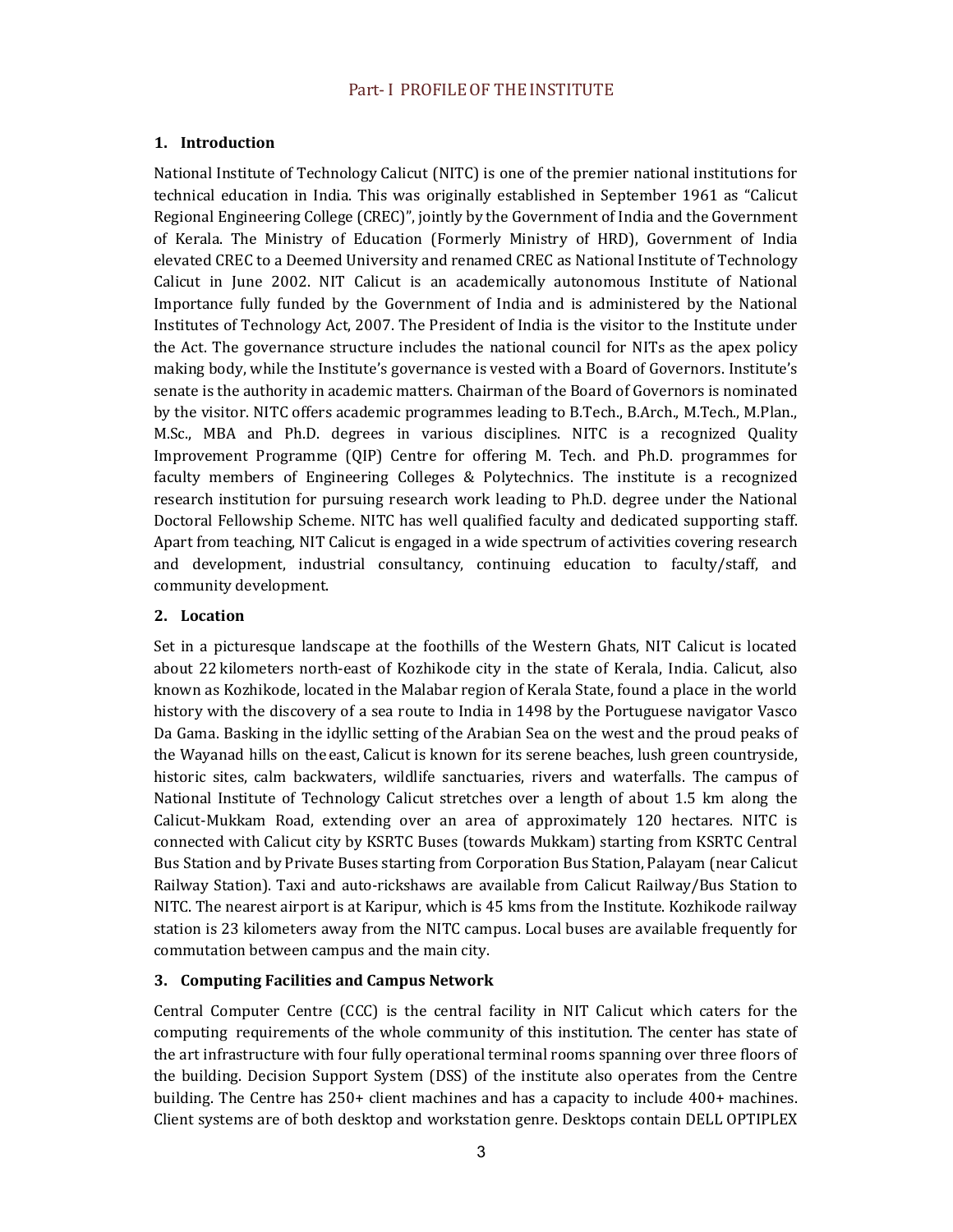7010, DELL Precision T3610, HP 406 Micro tower and HP Prodesk series which are of adequate performance and workstations contain Fujitsu Celsius W570 power series machines which are capable of more than handling high-end production and design level applications. CCC hosts some of the high-end servers and a parallel processing cluster machine. Servers include DELL PowerEdge T620 which has a dual Hexa-core processor, Lenovo ThinkSystem SR650 with 32GB Nvidia V100 card and HP ProLiant Rack server which has a dual quad-core processor. A state of the art HPC system with 25 Tera FLOPS computing power meet the research needs of the Institute. The facility can be accessed by all the departments and schools anywhere in the campus through networking. Computers in the CCC are loaded with Windows and Linux operating systems for convenience and centralized authentication is provided. Students are mandated to follow strict classroom discipline inside the Centre. Centre is fully air-conditioned and has UPS power backup for the whole setup. The Centre works 16 hours a day (8 am – 12 midnight), 7 days a week, except national holidays unless instructed otherwise.

The campus Networking Centre (CNC) is the central facility providing the software, hardware and networking support to the entire student and staff community of NITC campus. CNC manages internet connectivity (both wired and wireless), Institute website and IP phones within the campus. The campus is interconnected with about 30 kms of fiber optic backbone network with 80 routed internal networks, managed by the Unified Threat Management System. The centre is equipped with Firewall, Routers, Domain Name Server, Web Server, Proxy Servers and IP phone server, etc. Presently the network is served by 2 Gbps of Internet connectivity provided by BSNL (1 Gbps under NKN scheme of MoE). CNC functions on a 24x7 basis, 365 days without any holidays. IP phones are installed in all academic and administrative sections. The IP phones and IP phone server are also implemented, configured and managed by CNC.

#### 4. Library Facilities

The Central Library of NIT Calicut is one of the best technical libraries in South India. It came into being with the establishment of the college in 1961. The library has a very good collection of more than one lakh technical/scientific books. Central Library offers its services to more than 8,000 users comprising of undergraduate, postgraduate students, research scholars, faculty and employees from various Departments/Schools/Centres/Sections of the Institute. The services of the Central Library are fully automated using KOHA, and the entire collection is accessible throughout the campus. Using KOHA OPAC, users can search the online library catalogue by Author, Title, Subject and Keywords. The library management software along with the existing campus-wide intranet imparts the following features: Automated front-desk operations, Campus-wide online access, catalogue access and RFID-based automated collection/bar-coded user identification. Central Library subscribes to reputed International Journals and Indian Journals in online and print forms. The Digital Library, 'NALANDA' provides online access to more than 6000 electronic journals in various Engineering and Science disciplines. NALANDA hosts many electronics databases in its servers. As a member of the Shodh Sindhu Consortium under the Ministry of Education, GOI, NALANDA promotes the use of e-journals and e-books for advanced research and learning in Engineering and Science Education. Major online resources are journal/magazine/ conference records/standards of IEE, IEEE, Springer, ASME, ASCE, and ACM Digital Library core packages. Online access to study materials is available through a local copy of NPTEL. Resources like CMIE, ACE Analyzer, Eikon, Grammarly, Knimbus, Emerald, J Gate, Scopus, and Web of Science are available to the NITC community through the digital library. Library also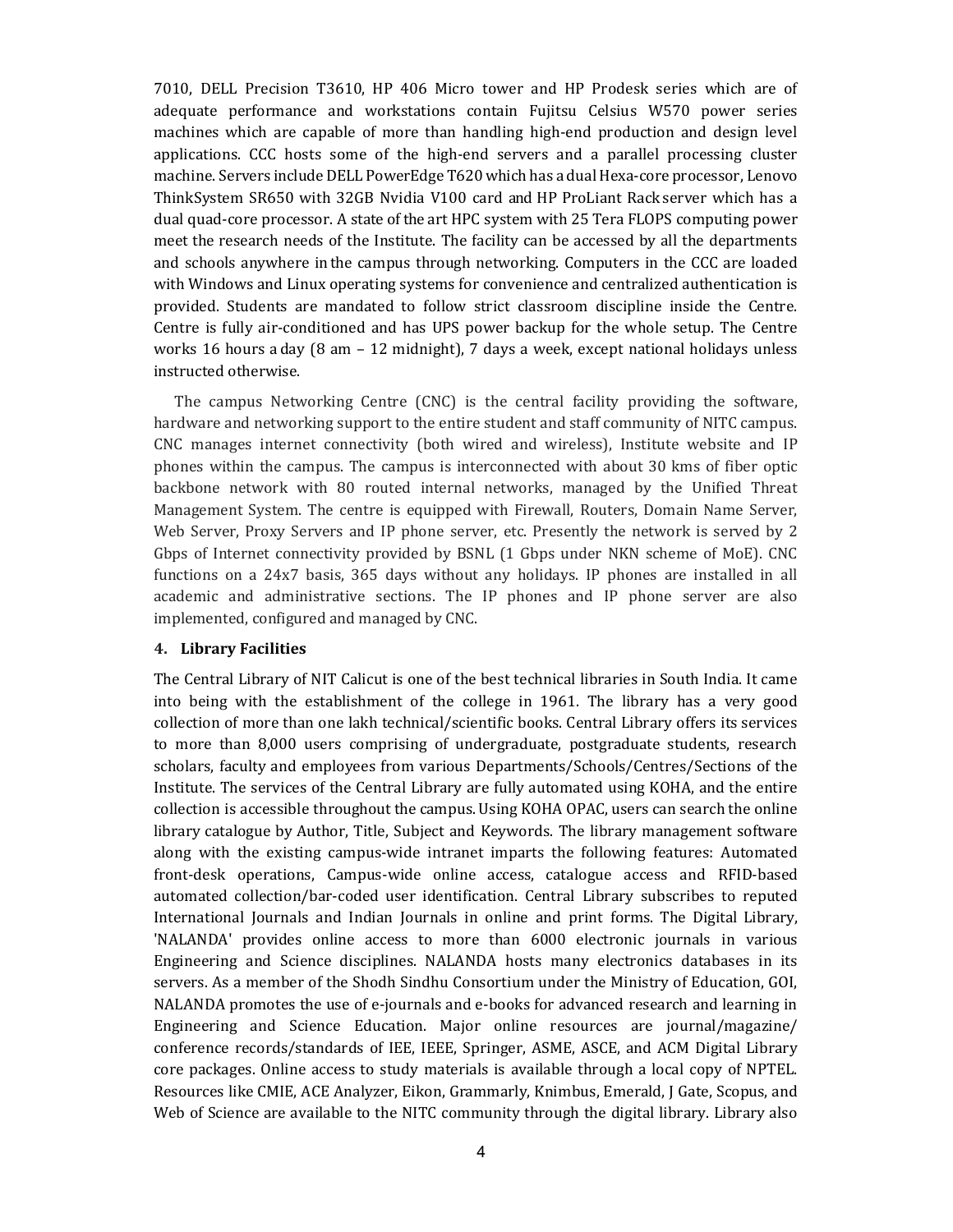subscribes to a plagiarism checker - Turnitin. The digital library is developing the NITC resources by collecting and indexing the students' project reports/theses through an ETD run with DSpace, which also houses the national and international standards. Eduserver - running in the Digital Library - hosts the Moodle platform for online course management. E-books from Wiley, Springer and Pearson are also made available.

## 5. Centre for Career Development

Centre for Career Development envisages to inculcate a career-oriented campus culture that moulds the undergraduate, postgraduate and doctoral research students of the Institute to pursue their academic and professional goals. Formerly this centre was known as the Centre for Training and Placement which was formed in 1988. Understanding the need for a broader role to be taken for our students, the Centre for Career Development has been formed with effect from March 2022. This Centre is functioning with the following Objectives:

- Connect the students with placement and internship opportunities;
- Educate the students on knowledge of the self, career options and resources available;
- Empower the students with skill sets required in their careers.

## 6. Programmes of Study

NITC offers undergraduate programmes leading to B. Tech. degree in 10 disciplines and postgraduate programmes leading to M. Tech./M. Plan degrees in various specialized streams. In addition to this, the institute offers MSc degree programmes in three streams and an MBA programme (2 years - 4 semesters). The Institute also offers facilities for research leading to Ph.D. degrees in various branches of Engineering, Science and Management. The details of B. Tech, M. Tech./M. Plan. and MSc programmes are as given below:

## Under graduate Level - B. Tech. Programmes (4 years - 8 semesters)

- Biotechnology (BT)
- Chemical Engineering (CH)
- Civil Engineering (CE)
- Computer Science and Engineering (CS)
- Electrical & Electronics Engineering (EE)
- Electronics & Communication Engineering (EC)
- Engineering Physics (EP)
- Materials Science and Engineering (MT)
- Mechanical Engineering (ME)
- Production Engineering (PE)

## Under graduate Level - B. Arch. Programme (5 years - 10 semesters)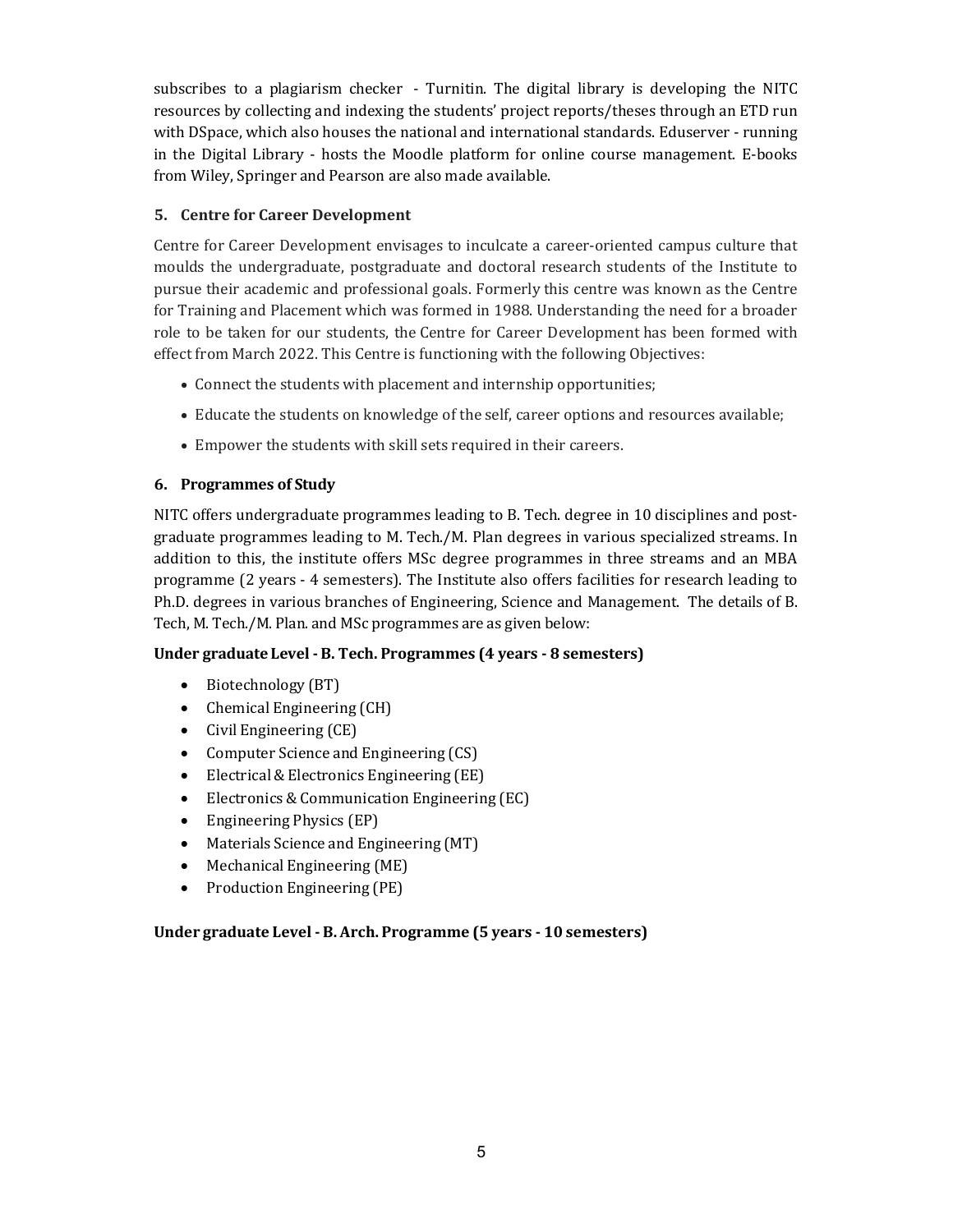## 7. M.TECH./M.PLAN. Programmes offered

The details of M. Tech. and M. Plan programs offered by various departments/schools at NITC are given below.

| Dept. /School                                         | Dept./<br><b>School</b><br>code | Specialization of the M. Tech.<br>M. Plan. programmes          | Programme<br>Code |
|-------------------------------------------------------|---------------------------------|----------------------------------------------------------------|-------------------|
| Architecture and Planning                             | AP                              | <b>Urban Planning</b>                                          | AR61              |
|                                                       |                                 | <b>Structural Engineering</b>                                  | <b>CE61</b>       |
|                                                       |                                 | <b>Traffic &amp; Transportation Planning</b>                   | <b>CE62</b>       |
| Civil Engineering                                     | <b>CE</b>                       | <b>Offshore Structures</b>                                     | <b>CE63</b>       |
|                                                       |                                 | <b>Environmental Geotechnology</b>                             | <b>CE64</b>       |
|                                                       |                                 | <b>Water Resources Engineering</b>                             | <b>CE65</b>       |
| <b>Chemical Engineering</b>                           | <b>CH</b>                       | <b>Chemical Engineering</b>                                    | CH61              |
|                                                       |                                 | <b>Computer Science &amp; Engineering</b>                      | CS61              |
| Computer Science &<br>Engineering                     | CS                              | Computer Science & Engineering<br>(Information Security)       | CS62              |
|                                                       |                                 | <b>Instrumentation &amp; Control Systems</b>                   | <b>EE61</b>       |
|                                                       | EE                              | <b>Power Systems</b>                                           | <b>EE62</b>       |
| <b>Electrical Engineering</b>                         |                                 | <b>Power Electronics</b>                                       | <b>EE63</b>       |
|                                                       |                                 | <b>Industrial Power and Automation</b>                         | <b>EE64</b>       |
|                                                       |                                 | High Voltage Engineering                                       | <b>EE65</b>       |
|                                                       |                                 | <b>Electronics Design &amp; Technology</b>                     | EC61              |
| Electronics & Communication                           |                                 | Microelectronics & VLSI Design                                 | <b>EC62</b>       |
| Engineering                                           | EC                              | Telecommunication                                              | <b>EC63</b>       |
|                                                       |                                 | <b>Signal Processing</b>                                       | <b>EC64</b>       |
|                                                       |                                 | <b>Industrial Engineering &amp; Management</b>                 | <b>ME61</b>       |
|                                                       |                                 | <b>Thermal Sciences</b>                                        | <b>ME62</b>       |
|                                                       |                                 | Manufacturing Technology                                       | <b>ME63</b>       |
| Mechanical Engineering                                | <b>ME</b>                       | Energy Engineering & Management                                | <b>ME64</b>       |
|                                                       |                                 | Materials Science & Technology                                 | <b>ME65</b>       |
|                                                       |                                 | Machine Design                                                 | <b>ME66</b>       |
| <b>School of Materials Science</b><br>and Engineering | <b>MT</b>                       | Materials<br>Science<br>and<br>Engineering<br>(Nanotechnology) | MT61              |

## M.Sc. Programmes (2 years - 4 semesters)

| <b>Department</b> | <b>M. Sc. Programmes</b> | <b>Programme Code</b> |
|-------------------|--------------------------|-----------------------|
| Mathematics       | Mathematics              | MA62                  |
| Physics           | Physics                  | PH62                  |
| Chemistry         | Chemistry                | CY62                  |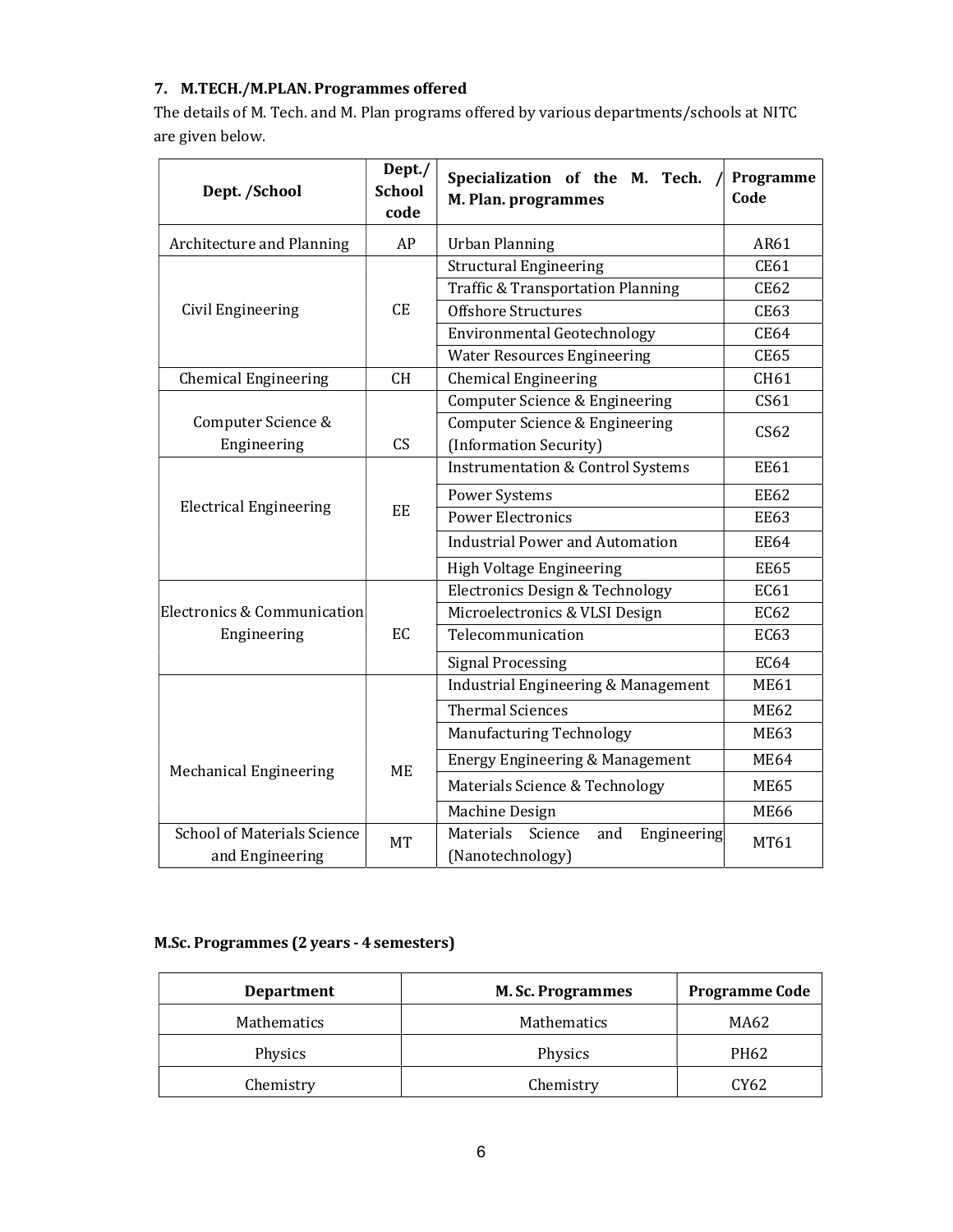## Part- II ADMISSION TO FULL TIME M.TECH./ M.PLAN. PROGRAMMES (SELF-SPONSORED)

## 1. Introduction

Applications are invited for admission to the full-time M. Tech. and M. Plan. Programmes starting in August 2022 under the self-sponsored category for the academic year 2022-2023. The candidates who fulfil the prescribed minimum eligibility criteria as given in the following section may apply for the same. Students admitted under the full-time self-sponsored category will not receive any financial aid/stipend or scholarship. A maximum of 5 seats in each M. Tech. programme and a maximum of 10 seats in the M. Plan. program are available for candidates under the self-sponsored category. The self-sponsored candidates are eligible to appear for campus placement interview coordinated by the Centre for Career Development in the institute.

### 2. Eligibility for Admission to M.TECH./M. PLAN. Programmes (Self-sponsored)

Candidates for admission to M. Tech. degree programme should have passed B.E./ B. Tech. in an appropriate branch from an approved Institute/University with minimum 60% marks (or CGPA 6.5/10) for GEN/GEN-EWS/OBC and 55% marks (or CGPA 6.0/10) for SC/ST/PwD categories. Candidates for admission to M. Plan. degree programme should have passed B. Arch. / B. Plan. in an appropriate branch from an approved Institute/University with minimum 60% marks (or CGPA 6.5/10) for GEN/GEN-EWS/OBC and 55% marks (or CGPA 6.0/10) for SC/ST/PwD categories. Candidates applying for M. Tech admission with MCA should have minimum 60% marks (or CGPA 6.5/10) for GEN/GEN-EWS/OBC and 55% marks (or CGPA 6.0/10) for SC/ST/PwD categories, in both MCA and undergraduate degree. Candidates who secured their B.E./B. Tech. degree under the lateral entry scheme should have passed the three-year diploma in Engineering with minimum 60% marks (or CGPA 6.5/10) for GEN/GEN-EWS/OBC and 55% marks (or CGPA 6.0/10) for SC/ST/PwD categories. Holders of AMIE (approved by AICTE) / other nationally approved programmes equivalent to B. Tech. / B.E., in the appropriate branch of study, are also eligible to apply for the self-sponsored M. Tech./M. Plan. programmes. Conversion from CGPA to percentage or vice versa given by individual Institute/University will not be considered/ allowed. If CGPA is on a different scale than the 10-point scale, then it would be linearly mapped to a 10-point scale. Reservation rules are not applicable for M.Tech./M.Plan. admissions under selfsponsored category.

#### Candidates with valid gate score will be given preference.

Final semester under graduate students can also apply provided their final semester marks are made available by 30th September 2022. Such candidates may be considered for provisional admission. Any candidate admitted provisionally will have to discontinue the course, if the candidate fails to produce the provisional degree certificate and mark lists (satisfying the minimum requirements of marks / CGPA) on or before 30th September 2022. Such candidates will not be eligible for any refund of fees paid by him/her.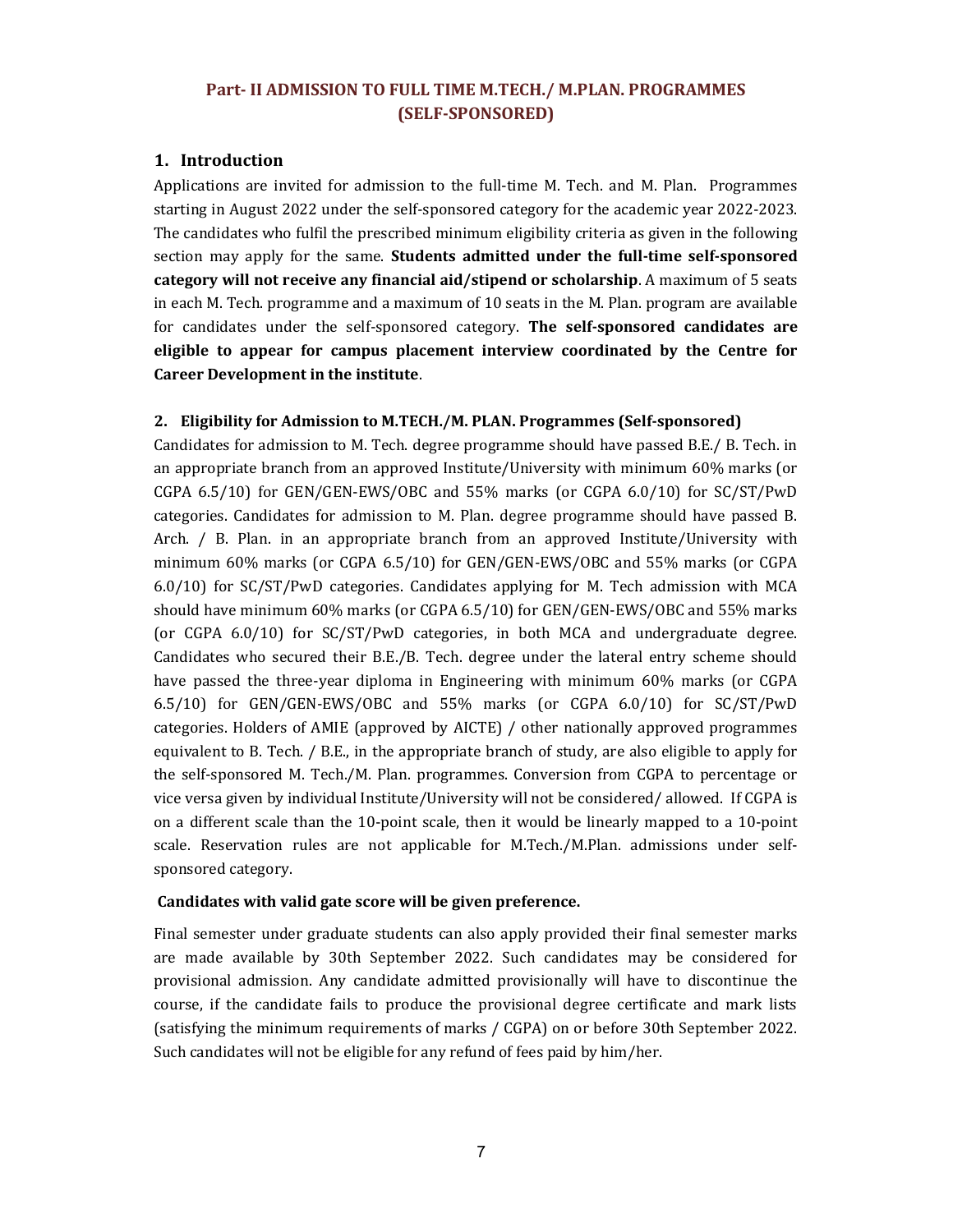The details of M. Tech./M. Plan programme codes are given below. The candidates are required to have B.E. /B. Tech. /B. Arch. in the disciplines mentioned against the corresponding programme code.

| M. Tech./ M. Plan        | Required B.E./B.Tech/B.Arch. branch/discipline            |  |
|--------------------------|-----------------------------------------------------------|--|
| programme code           |                                                           |  |
| AR61                     | Architecture/Civil Engineering/Planning                   |  |
|                          | Chemical Engineering/ Chemical Technology/ Petro-         |  |
|                          | Chemical Engineering/Petroleum                            |  |
|                          | Engineering/Petrochemical Technology/Biotechnolog         |  |
| CH61                     | Technology/ Plastic<br>y/Polymer<br>Technology/           |  |
|                          | Chemical&Electrochemical Engineering/Pharmaceutic         |  |
|                          | al Technology/Food Technology/Ceramic Technology/         |  |
|                          | Rubber and Plastic Technology/ Rubber Technology          |  |
| CE61/CE62/CE63/CE64/CE65 | Civil Engineering                                         |  |
| CS61 / CS62              | Computer Science & Engineering/                           |  |
|                          | Information Technology/ I class MCA                       |  |
|                          | Electrical<br>Engineering/Electrical<br>Electronics<br>&  |  |
| <b>EE61</b>              | Engineering/Instrumentation<br>&<br>Control<br>System/    |  |
|                          | Applied Electronics & Instrumentation/Instrumentation     |  |
| EE62/EE63/EE65           | Electrical Engineering/Electrical<br>&                    |  |
|                          | <b>Electronics Engineering</b>                            |  |
|                          | Electrical<br>&<br>Engineering/Electrical<br>Electronics  |  |
|                          | Engineering/Instrumentation<br>&<br>Control               |  |
| <b>EE64</b>              | Systems/Applied Electronics & Instrumentation Engg.       |  |
|                          | /Electronics & Instrumentation/Instrumentation            |  |
|                          | Electronics Engg./Electronics & Communication             |  |
| EC61/EC62/EC63/EC64      | /Applied Electronics & Instrumentation or<br>allied       |  |
|                          | disciplines                                               |  |
| <b>ME61</b>              | Mechanical<br>Engineering/Aerospace<br>Engineering/       |  |
|                          | Agricultural Engineering/ Automobile Engineering/         |  |
|                          | Engineering/<br>Material<br>Science<br>&<br>Manufacturing |  |
|                          | Engineering/ Mechatronics/ Metallurgical Engineering/     |  |
|                          | Metallurgy/ Production<br>Industrial<br>Engineering/      |  |
|                          | Production & Industrial Engineering/ Production &         |  |
|                          | Management/Textile Engineering & Fiber Science /          |  |
|                          | <b>Industrial Engineering</b>                             |  |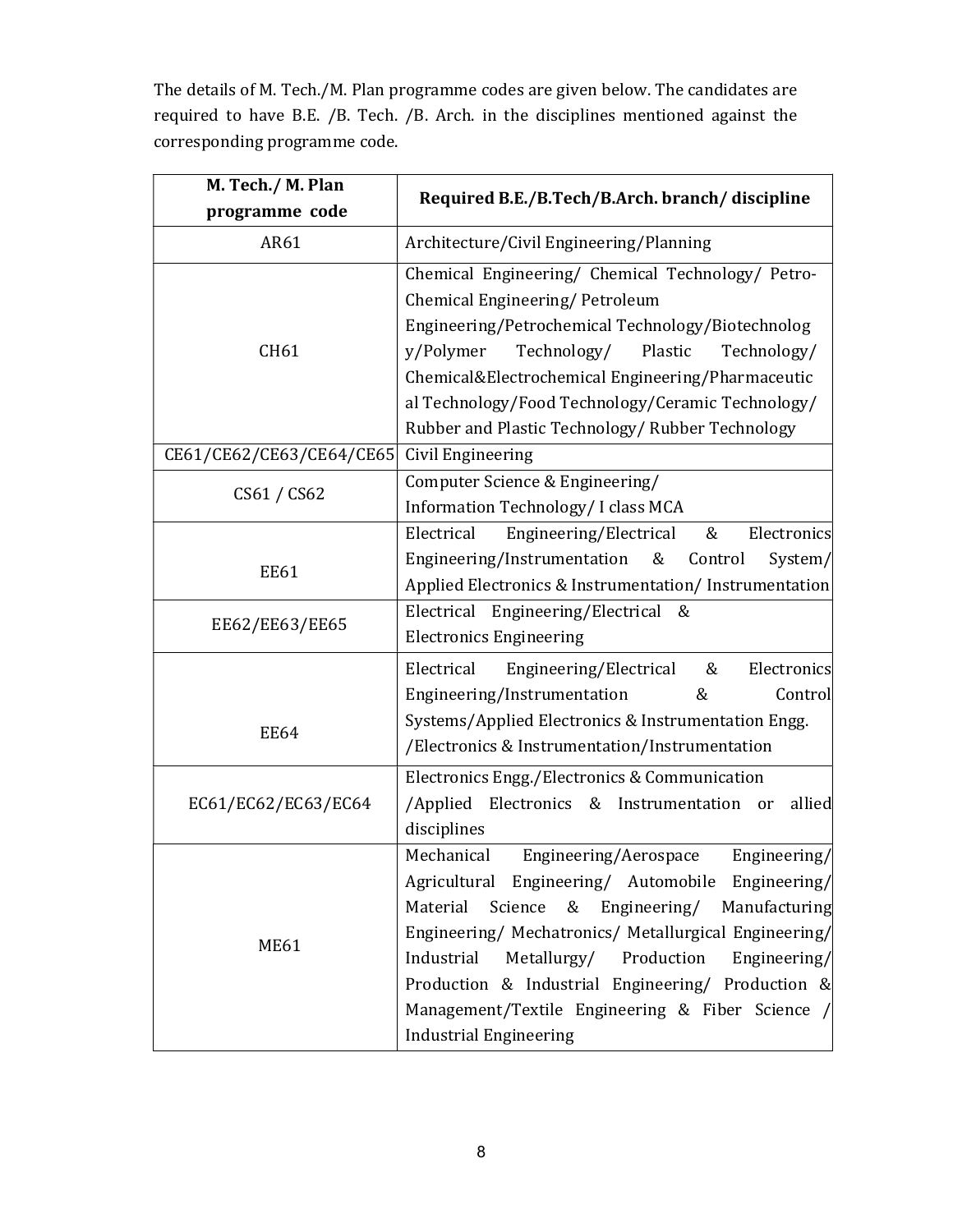|             | UG Degree in Mechanical Engineering/ Aerospace      |
|-------------|-----------------------------------------------------|
|             | Engineering/Aeronautical Engineering/Automobile     |
|             | Engineering/ Energy Engineering/Manufacturing       |
| <b>ME62</b> | Engineering/Nuclear<br>Engineering/<br>Production   |
|             | Engineering                                         |
|             | UG Degree in Mechanical Engineering/ Automobile     |
|             | Engineering/Manufacturing<br>Engineering/Material   |
|             | & Engg/ Mechatronics/ Metallurgical<br>Science      |
| <b>ME63</b> | Engineering./ Production Engineering/Production &   |
|             | <b>Industrial Engg./Production &amp; Management</b> |
|             | UG Degree in Mechanical Engineering/ Chemical       |
|             | Engineering/Aeronautical<br>Engineering/Aerospace   |
| <b>ME64</b> | Engineering/ Automobile Engineering/ Energy         |
|             | Engineering/Nuclear Engineering/Renewable Energy    |
|             | UG Degree in Mechanical Engineering/ Automobile     |
|             | Engineering/Material Science & Engg./Engineering    |
|             | Manufacturing<br>Physics/<br>Engineering/           |
| <b>ME65</b> | Mechatronics/Metallurgical Engineering/ Industrial  |
|             | Metallurgy/Nano Technology/ Production Engg/        |
|             | Production & Industrial Engg./Production            |
|             | &Management                                         |
|             | UG Degree in Mechanical Engineering/ Aerospace      |
|             | Engineering/ Aeronautical Engineering/ Automobile   |
|             | Engineering/Material Science & Engg./ Manufacturing |
| <b>ME66</b> | Mechatronics/<br>Engineering/<br>Metallurgical      |
|             | Engineering/ Industrial Metallurgy/ Production      |
|             | Engg/Production & Industrial Engg./Production &     |
|             | Management                                          |
|             | Mechanical Engg/Chemical Engg/ Production Engg/     |
| MT61        | Material Science & Engg.                            |
|             |                                                     |

In addition to the above, a maximum of 2 seats are available for admission in the M. Plan. program to only those candidates with Masters' Degree (M.A./M.Sc.) in Geography/Sociology/Economics. These candidates shall be required to have passed the twoyear regular full-time M.A./M.Sc. Degree in Geography/Sociology/Economics with a minimum 60% marks (or CGPA 6.5/10) for GEN/GEN-EWS/OBC in the qualifying examination and 55% marks (or CGPA 6.0/10) for SC/ST/PwD categories. The candidates should have a valid UGC NET score with/without JRF.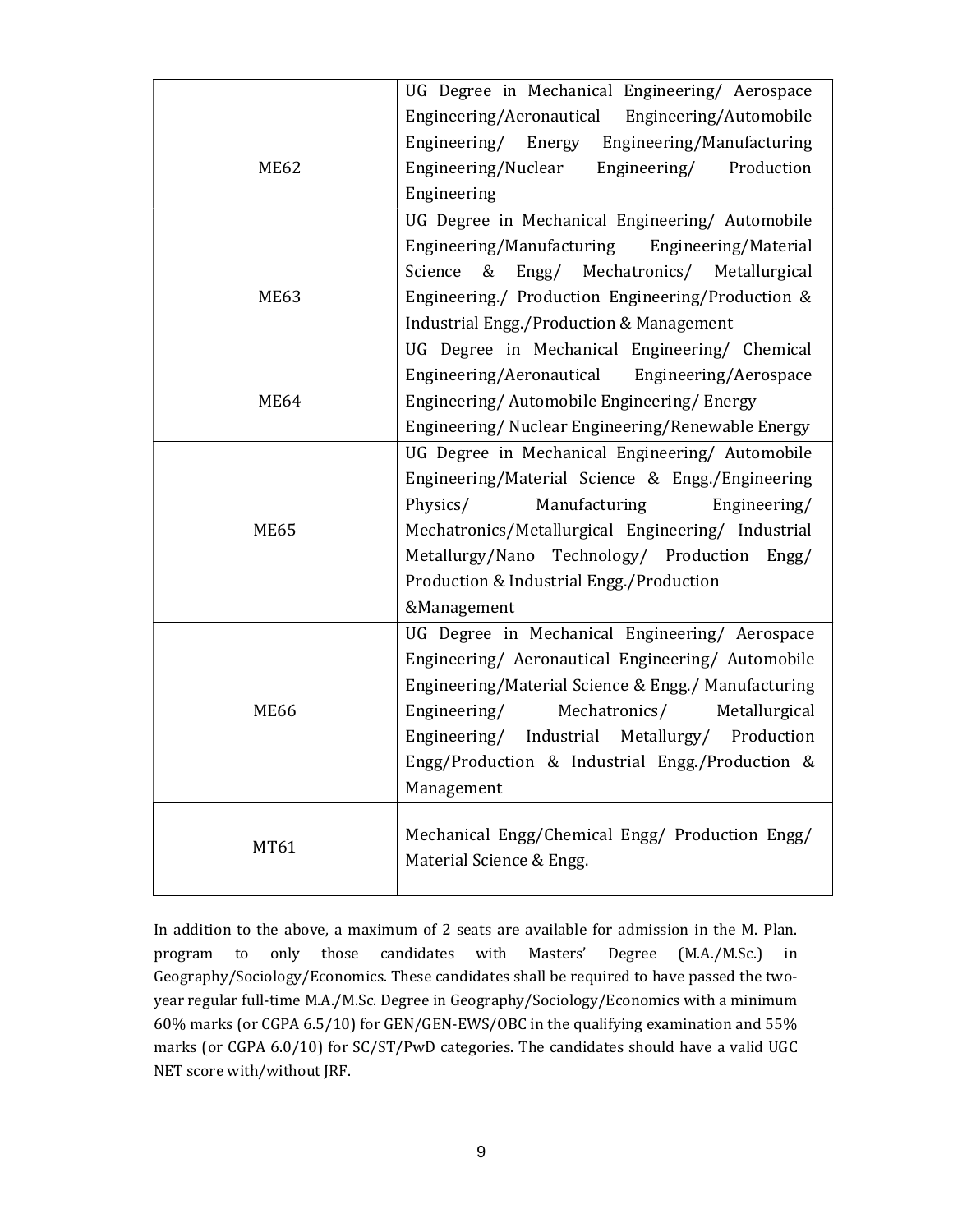## 3. Selection of Candidates

The admission to M. Tech. as well as M. Plan. Programmes under the self-sponsored category will be based on written test and/or Interview by the respective Department/School. Valid GATE score is not a pre-requisite for M. Tech. /M. Plan. admissions under the self-sponsored category except in the Department of Computer Science and Engineering, where valid GATE score (2020/2021/2022) in CS stream is mandatory. Candidates short listed for attending the test and/or interview will have to produce all the original certificates and other documents for verification. Candidates selected for admission under this category will have to remit the required fee at the time of admissions.

## 4. Withdrawal/ Discontinuation of the Programme

Refund of fee shall be permitted to a student who leaves the academic programme till such dates that will permit the Institute to fill the vacancy so created through subsequent seat allotment process of the Institute. In such cases, all fee and deposits paid at the time of admission will be refunded after a deduction of processing fee of Rs. 5000/- (Rupees Five Thousand only). No fee other than Caution Deposit shall be refunded to students who withdraw admission after such stipulated dates.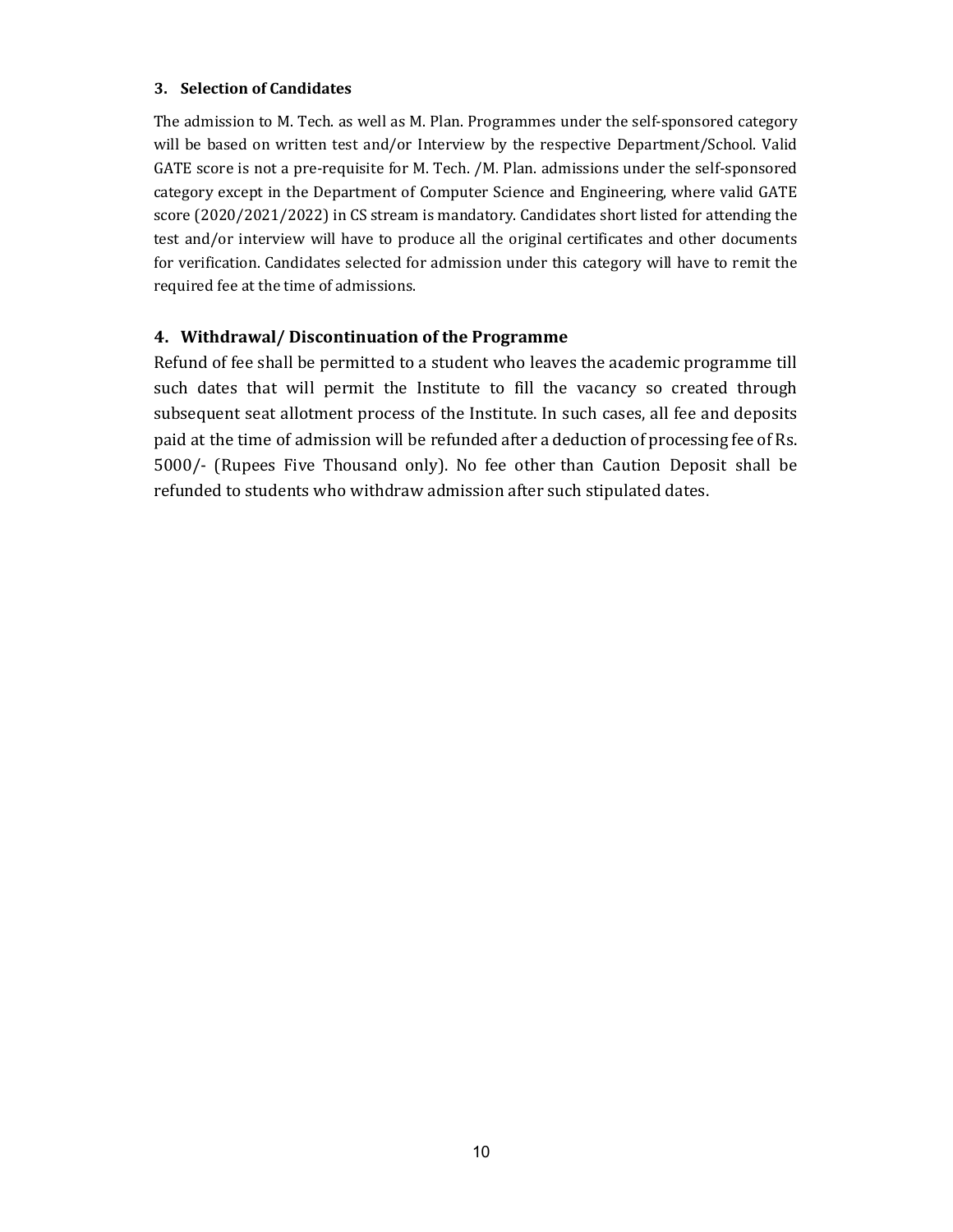### 5. Fee Structure

## The fee structure for M.Tech/ M.Plan (Self Sponsored) Programme 2022-23 admissions is given below.

Tuition Fee may vary as per the directives of Ministry of HRD, Government of India from time to time. The present tuition fee is as per MHRD Order F. No. 33-4/2014-TS.III dated 5<sup>th</sup> May, 2014 and subsequent clarifications under reference F No. 28/2013/TS.III dated 21st October, 2014. Other fees are as determined by the Institute as per provision of Statute No. 37(i)(b)

| <b>Fee Category</b>                                                                         |                                                                                                                                  | <b>All Candidates</b>                |                                              |                                      |
|---------------------------------------------------------------------------------------------|----------------------------------------------------------------------------------------------------------------------------------|--------------------------------------|----------------------------------------------|--------------------------------------|
| (a) Onetime fee at the time of admission#(Rs.)                                              |                                                                                                                                  |                                      |                                              |                                      |
| <b>Caution Deposit</b>                                                                      | 5,000                                                                                                                            |                                      |                                              |                                      |
| <b>Admission Fee</b>                                                                        | 3,000                                                                                                                            |                                      |                                              |                                      |
| Library Fee                                                                                 | 2,000                                                                                                                            |                                      |                                              |                                      |
| Development Fee                                                                             | 10,000                                                                                                                           |                                      |                                              |                                      |
| <b>Association &amp; Cultural fee</b>                                                       | 1,000                                                                                                                            |                                      |                                              |                                      |
| Alumni Affairs Fee                                                                          | 2,000                                                                                                                            |                                      |                                              |                                      |
| Seminar/Thesis Fee                                                                          | 1,500                                                                                                                            |                                      |                                              |                                      |
| <b>Career Development Fee</b>                                                               | 2,000                                                                                                                            |                                      |                                              |                                      |
| <b>Students Welfare Fee</b>                                                                 | 1,000                                                                                                                            |                                      |                                              |                                      |
| <b>Convocation Fee</b>                                                                      | 3,000                                                                                                                            |                                      |                                              |                                      |
| Total (a)                                                                                   | Rs. 30,500/-                                                                                                                     |                                      |                                              |                                      |
| (b) Other Fee#(Rs.)                                                                         | Monsoon<br><b>Semester</b><br>2022-23                                                                                            | Winter<br><b>Semester</b><br>2022-23 | <b>Monsoon</b><br><b>Semester</b><br>2023-24 | Winter<br><b>Semester</b><br>2023-24 |
| <b>Tuition Fee</b>                                                                          | 56,000                                                                                                                           | 56,000                               | 56,000                                       | 56,000                               |
| <b>Registration Fee</b>                                                                     | 750                                                                                                                              | 750                                  | 750                                          | 750                                  |
| <b>Examination Fee</b>                                                                      | 1500                                                                                                                             | 1500                                 | 1500                                         | 1500                                 |
| <b>Health Centre Facility Fees</b>                                                          | 500                                                                                                                              |                                      | 500                                          |                                      |
| <b>Students Activities Fee</b>                                                              | 1,000                                                                                                                            |                                      | 1,000                                        |                                      |
| <b>Sports Fees</b>                                                                          | 1,000                                                                                                                            |                                      | 1,000                                        |                                      |
| <b>Campus Amenities</b>                                                                     | 500                                                                                                                              |                                      | 500                                          |                                      |
| <b>Central Computing Facility Fee</b>                                                       | 500                                                                                                                              |                                      | 500                                          |                                      |
| <b>Internet Fee</b>                                                                         | 500                                                                                                                              |                                      | 500                                          |                                      |
| Mediclaim**                                                                                 | 755                                                                                                                              |                                      | 755                                          |                                      |
| Total (b)                                                                                   | Rs. 63,005                                                                                                                       | Rs. 58,250                           | Rs. 63,005                                   | Rs. 58,250                           |
| (c) Hostel Seat Rent (Includes<br>Room Rent, Electricity, Water<br>$Chargest)$ <sup>#</sup> | <b>Rs. 9,000/- (Shared Room)</b><br><b>Rs. 9,000/- (Shared Room)</b><br>Rs. 10,000/- (Single Room)<br>Rs. 10,000/- (Single Room) |                                      |                                              |                                      |
| <b>Total Amount during</b><br>admission                                                     | Rs. $1,02,505/$ -@                                                                                                               |                                      |                                              |                                      |

\*\*Mediclaim coverage will be available for the registered students from 31<sup>st</sup> July 2022 to 30<sup>th</sup> July 2023. Policy amount may vary year to year.

@ Room rent for shared room is added. Additional rent of Rs.1000/- for single room, if allotted, shall be collected later as dues.

#Subject to revision every year.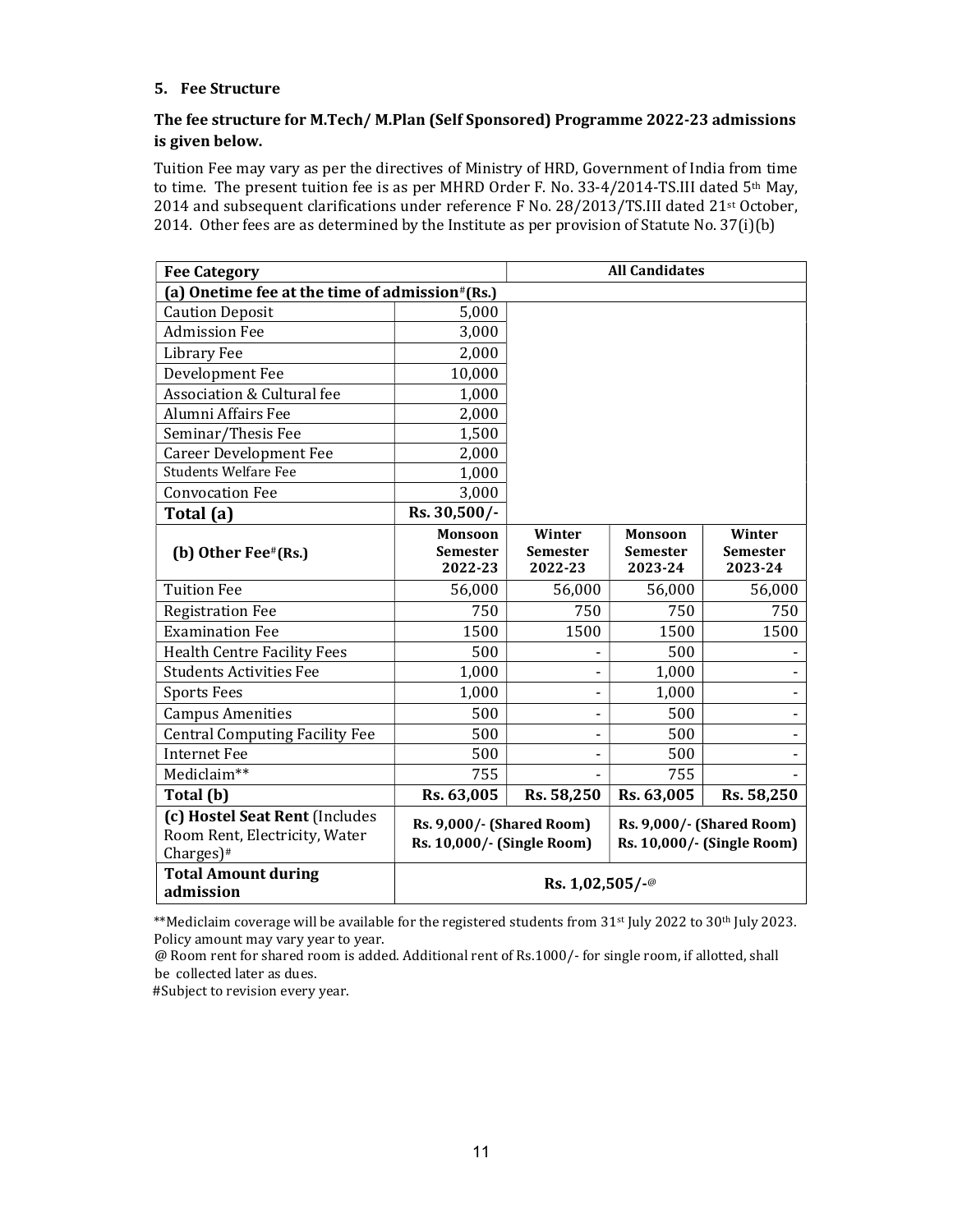### 6. The Highlights of M.TECH./M.PLAN. Programmes

The four-semester (two-year) M.Tech/M Plan Programmes are based on the credit system. The programmes comprise several core and elective courses and project work. The highlights of M.Tech./M.Plan. Programmes offered by various departments are given in the following section.

## DEPARTMENT OF ARCHITECTURE AND PLANNING

## M.Plan. in Urban Planning (AR61)

The Post Graduate Degree (2 Year M. Plan.) Program in Urban Planning aims to produce generalist planning professionals of international quality who can adapt to any challenging planning situation with superior capability to use geo-informatics which includes GIS, remote sensing, related models and quantitative methods in urban, regional and environmental planning. The program envisages inculcating scientific diagnostic and urban management abilities in professional planners to understand planning issues holistically and equip them with predictive ability to analyze the outcome of economic, social, environment and energy impacts using simulation of future scenarios.

## DEPARTMENT OF CHEMICAL ENGINEERING

## M. Tech. Programme in Chemical Engineering (CH61)

The M.Tech. Programme in Chemical Engineering is designed to provide a strong base on Chemical reactor theory, Transport phenomena, Thermodynamics, Mathematical methods in chemical engineering, Process simulation, Optimization and control, Separation processes, Polymer engineering, as well as in frontier areas of Energy and environment, Nanoscience, Molecular simulations, and Biotechnology. The research component of the programme is meant to develop capabilities to confidently undertake an independent analysis of problems of industrial relevance as well as of fundamental significance. The M.Tech. programme equips students with skills which enable them to contribute to the development of Chemical Industry in India.

## DEPARTMENT OF CIVIL ENGINEERING

## M.Tech. Programme in Structural Engineering (CE61)

The M.Tech. Programme in Structural Engineering was started in the year 1971 with an intention of providing a comprehensive education and training to civil engineers using a holistic approach to structural systems engineering by emphasising and building on the commonality of engineering structures at the levels of materials, mechanics, analysis and design. The programme provides a thorough training in the design principles and structural action as related to components and systems over a broad range of application areas. It also provides a thorough training in the methods of analysis, including problem formulation and the use of current mathematical and computational tools. The programme covers specialised topics in Theory of Elasticity, Earthquake Resistance Structures, Structural Dynamics, Structural Optimisation, Finite Element Analysis, Advanced Metal Structures, etc.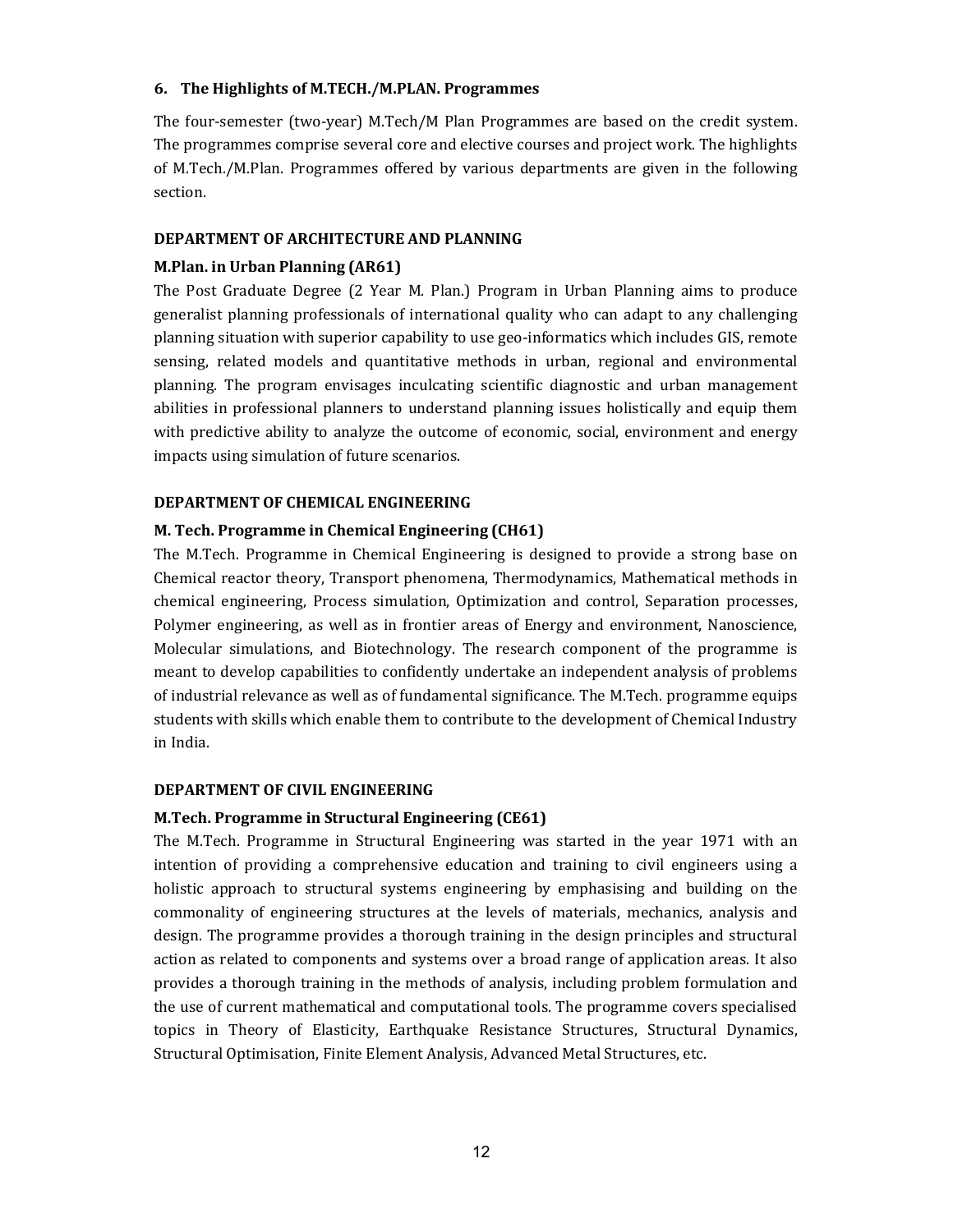#### M.Tech. Programme in Traffic and Transportation Planning (CE62)

The M. Tech. Programme in Traffic and Transportation Planning was started in the year 1985. The programme aims to impart futuristic and need-based technical education, and to promote reengineering in the field of Transportation Engineering for working out cost- effective solutions in liaison with local authorities and to establish social relevance of research and developmental activities. Under the PMGSY (Pradhan Mantri Gram SadakYojana), and National Highway Development Programme (NHDP-Golden Quadrilateral, North-South and East-West corridors), etc. the importance given to the highway development has increased in leaps and bounds. Similarly, considerable attention is being given to the development of railways, waterways and airways. The present programme in Traffic and Transportation Planning has three broad areas of specialization namely i) Traffic Engineering ii) Transportation Planning and iii) Pavement Technology.

#### M.Tech. Programme in Offshore Structures (CE63)

The goal of the Programme is to prepare graduate students in civil engineering for the offshore profession having application to the challenging conditions encountered in the ocean environment. The oil industry with its crucial role in deciding the economy of the nation is shifting its exploitation strategy from land-based to ocean-based systems the world over. This shift in emphasis has resulted in turn in a growing need for structural engineers with expertise in design of offshore platforms and other deepwater structures, marine pipelines, towed bodies and cable systems, etc.The various major courses offered in the programme are Dynamics, Design of Offshore Structures, Marine Foundations, Offshore Structural Systems-Modelling and Behaviour, Theory of Elasticity, Structural Wave Hydrodynamics, Statistics, Probability & Reliability Methods in Civil Engineering.

#### M.Tech. Programme in Environmental Geotechnology (CE64)

The M.Tech. Programme in Environmental Geotechnology is an inter-disciplinary course covering geotechnical engineering and environmental engineering. The Programme will train engineers to develop environmentally sound solutions to geotechnical problems and to solve environmental engineering problems unique to soil and subsurface conditions. The Programme has its major core courses in topics dealing with geotechnical engineering, environmental protection and pollution control. A good number of electives are offered in areas such as foundation engineering in difficult soils, waste management,

waste water engineering, earth quake engineering, landslide mitigation methods, etc. The project work is spread over the third and fourth semesters.

#### M.Tech. Programme in Water Resources Engineering (CE65)

The M.Tech. Programme in Water Resources Engineering was started by the Department of Civil Engineering in the year 2015. A scientific and systematic approach is required to efficiently manage any water resources system which is characterized by either scarcity or excess issues, and quality issues. The success of any water resources project depends on the sound understanding of the interactions of various components of the system, effectiveness in collection and interpretation of relevant data, and use of modern computational techniques in the solution of the problem. This PG Programme intends to prepare graduates in Civil Engineering to attain these abilities by introducing them to topics like Advanced Fluid Mechanics, Surface and Subsurface Hydrology, Water Resources Systems Analysis and Design, Remote Sensing and its Applications in Water Resources Engineering and Computational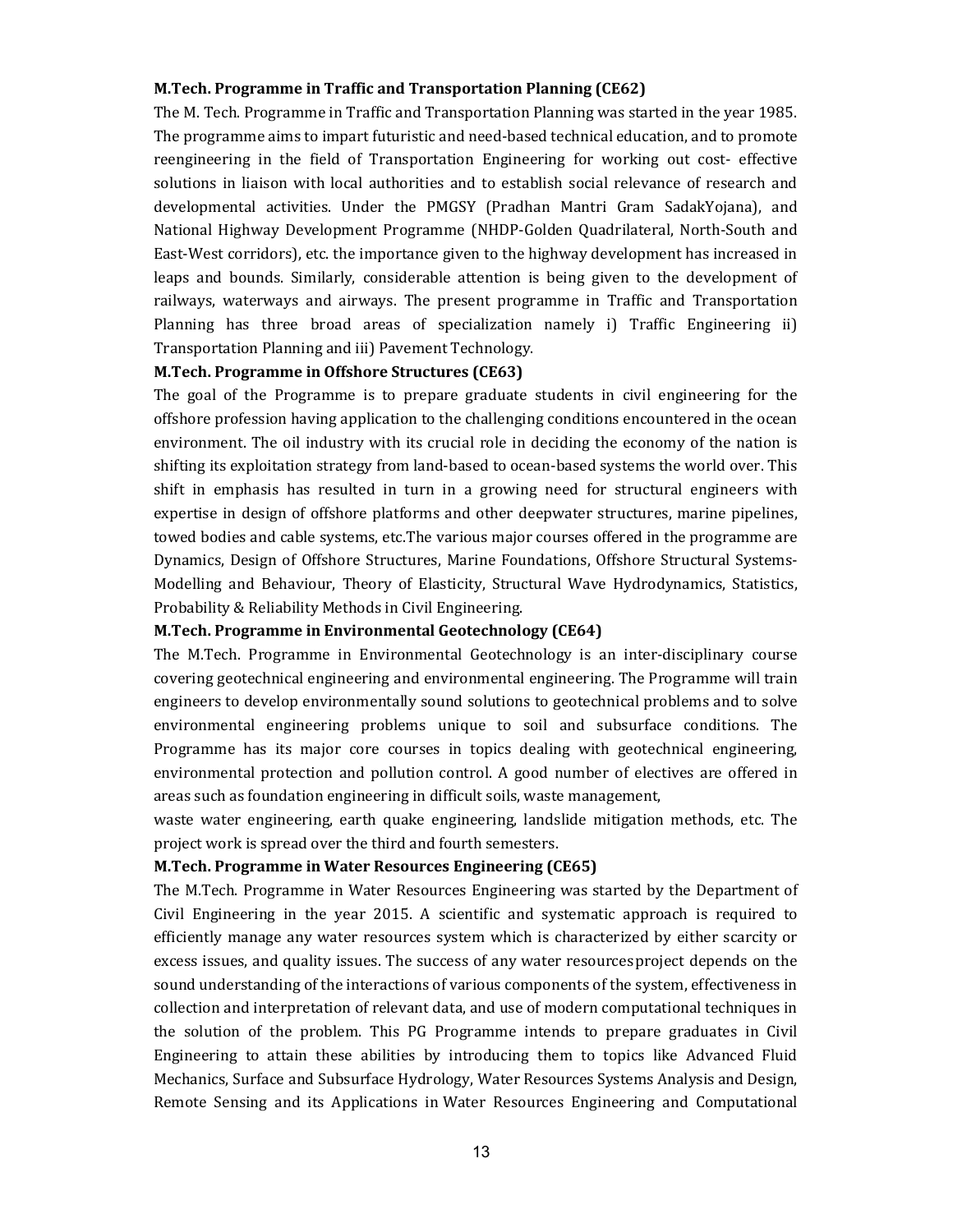Hydraulics and Hydrology. In addition to these core courses, six more elective courses from the related fields of Water Resources Engineering can be credited by the students depending on their aptitude and interest. A project work in the second year of the Programme provides the student with an opportunity to apply the principles and methods got familiarized in the first year to analyze and design some aspects of realistic water resources case studies.

### DEPARTMENT OF COMPUTER SCIENCE AND ENGINEERING

#### M.Tech. Programme in Computer Science and Engineering (CS61)

The two-year post graduate Programme in Computer Science is intended to train the students in advanced areas in computer science and specialized topics in emerging areas in computing. Courses offered include Topics in Algorithms, Topics in Programming Languages, Operating Systems Design, Trends in Middleware Technologies, Bioinformatics and Machine Learning. The project work in the second year is intended to orient the student towards deeper study and research in her/his area of interest.

M.Tech. Programme in Computer Science and Engineering [Information Security] (CS62) Information security relates to the protection of IT assets against the risks of loss, misuse, disclosure or damage. Information security management comprises of the controls that sensibly manage these risks. By proactively managing information security, we can reduce the likelihood and/or the impact on our information systems from a wide range of threats. The M.Tech. Programme in Computer Science and Engineering (Information Security) is envisaged to train graduates in Computer Science and Engg. / IT/MCA with the necessary skills to design and develop policies, protocols and techniques to secure information systems.

#### DEPARTMENT OF ELECTRONICS AND COMMUNICATION ENGINEERING

#### M.Tech. Programme in Electronic Design and Technology (EC61)

This course aims to educate / train engineers as creative designers of electronic products and systems. This programme is designed with the belief that any engineer concerned with the development of new electronic product needs to integrate the functional design, industrial design, equipment packaging and manufacturing. The electronics industries need design engineers, who can identify customer requirements and develop appropriate systems. This program is one among the very few post graduate programmes in India, providing specialized training program on Electronics Design Technology with emphasis on practical design and problem solving skills. In this program the students are trained with the courses in the field of Mathematics, Digital System Design, Embedded System Design, Analog and Digital VLSI designs. The students will also get exposure to specialized courses required for electronics industries such as Electromagnetic Compatibility, Electronic Product Design Lab etc. with necessary competence and innovative skills to be an effective part of the research field of electronics design and development.

### M.Tech. Programme in Microelectronics and VLSI Design (EC62)

The programme is focussed at training students in design, simulation, modelling of electronic components and systems. The programme cover the basics of all aspects of Microelectronics, Analog & circutes digital IC design and physical design. A significant component of all courses are devoted for laboratory works where the students carry outpre silicon design and testing of analog and digital circuits using industry standard EDA tools besides modelling modern semiconductor devices. The programme has elective courses in the field of advanced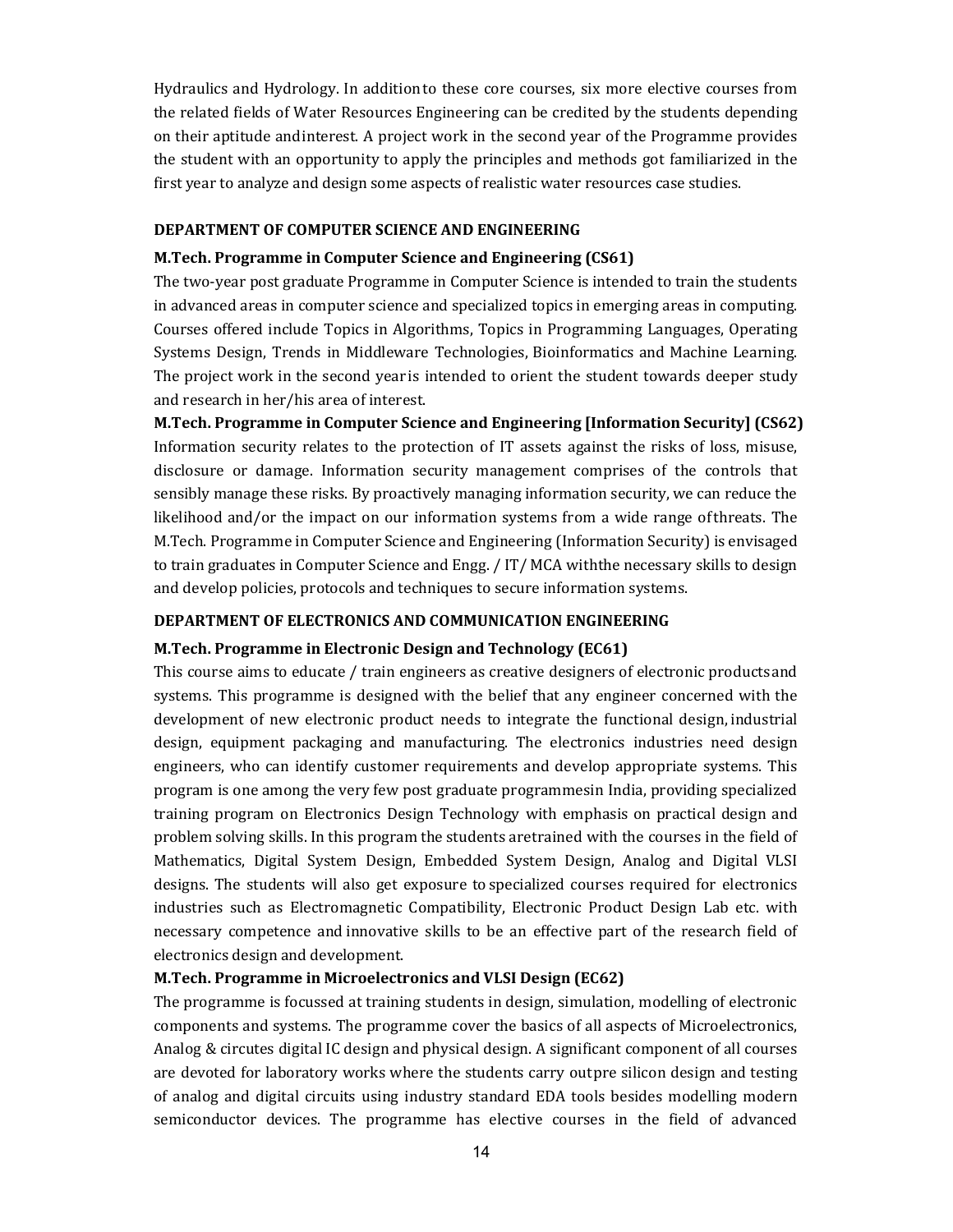semiconductor devices, testing and verification, MEMS and sensors, data converters, high frequency analog and digital design. and in allied areas of Electronic Design and Technology, Telecommunication and Signal Processing. At the end of this two year M.Tech programme, the fundamental knowledge and the expertise in modern Microelectronics and VLSI tools will equip the students undergoing this programme to take up challenges in industry in wide variety of areas in the field of Microelectronics and VLSI Design.

## M.Tech. Programme in Telecommunication (EC63)

The M.Tech program in "Telecommunication" is designed to cater the needs of Industry in diverse domains of wireless communication and networking with a special emphasis on current and next generation wireless systems and standards. This program has a rich blend of core courses in communication system design and electives focusing on "Data Structures", "Artificial Intelligence", and "Design & amp; Verification of VLSI Systems". A significant component of all courses is devoted for laboratory works where the students get familiarized programming in Python, C/C++ along with software defined radio systems, wireless communication testbed etc. At the end of this program, the students will be gaining adequate fundamental knowledge, application level design orientation, and algorithm development and analysis skills, with sound footing on programming and system level VLSI design skillsets, which will make them industry ready.

### M.Tech. Programme in Signal Processing (EC64)

The M Tech program in Signal Processing is focused on creative design and development of multidisciplinary signal processing systems. In addition to strong theoretical foundations and practical knowledge earned through courses such as Linear Algebra, Random Process, Statistical Signal Processing and Data Compression Techniques the students of this program earn specialized skills in areas such as Artificial Intelligence, Pattern Recognition & Machine Learning, Computer Vision, DSP Algorithms & System Design, Testing and Verification of VLSI Systems, Physical Design Automation, etc. with the coding skills in VERILOG, C/C++, Python, MATLAB, Simulink and OpenCV. The program is designed to make the graduates industry ready with skills to identify, analyze and solve multi-disciplinary problems and expertise in application development through system level VLSI design.

#### DEPARTMENT OF ELECTRICAL ENGINEERING

#### M.Tech. Programme in Instrumentation and Control Systems (EE61)

Instrumentation is the heart of any industry and sophisticated process control and guidance techniques are essential in modern days. This course, which was the first master's Programme to be started in this institute, has been very useful in processing sufficient knowledge in control system and instrumentation to cater to the needs of industry and research organisations. The syllabus of this programme is structured to have the latest trends in Control and Instrumentation.

#### M.Tech. Programme in Power Systems (EE62)

This course is structured to give a strong base on power system generation, transmission and distribution, operation, analysis, dynamics and control together with the recent advances such as FACTS, power quality and deregulation and smart grid technologies. Adequate exposure is also given on software tools and techniques in the relevant areas. The course is designed so as to enable the students to work effectively both in industries and utilities.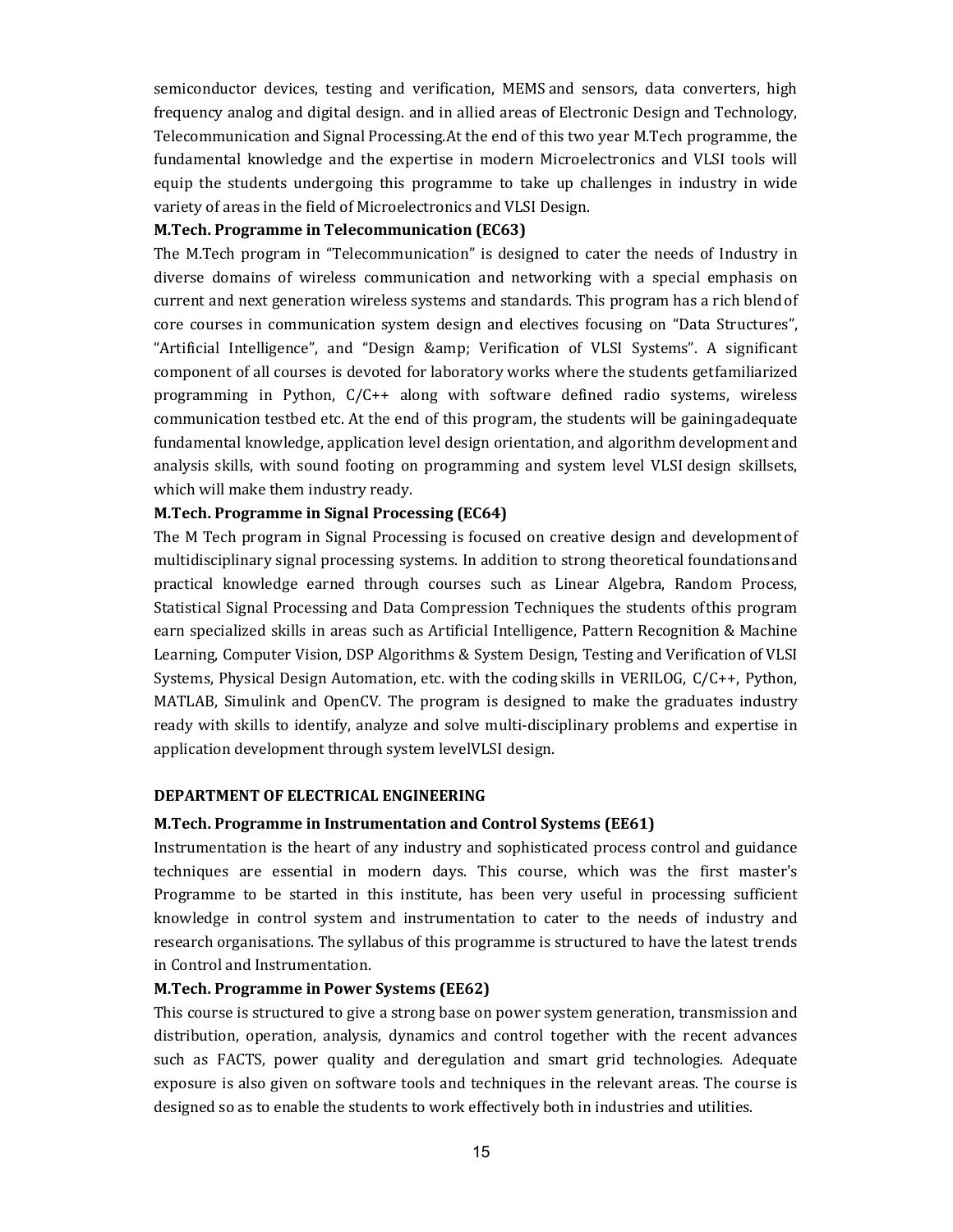#### M.Tech. Programme in Power Electronics (EE63)

This programme was introduced to meet the needs of the modern power industry which makes use of power converters and inverters. The emphasis is given for both theory and practical through design, fabrication and testing. The courses incorporate modern trends in switched mode power supplies, active power filters and the latest control techniques in drives.

## M.Tech. Programme in Industrial Power and Automation (EE64)

Micro-processors/Micro-controller/DSP controlled motor drives, process control and SCADA systems, plant automation, cogeneration, power wheeling, power factor controllers etc. in industries make the necessity of integrating these devices and systems with electric power control. With the introduction of time of use and dynamic tariff schemes by the utilities, industries can effectively adapt load control techniques and energy conservation programmes. Computer controlled systems with integrated load control become essential for the modern industries. The M.Tech. programme in 'Industrial Power and Automation' is with this objective to provide sufficient theoretical and field experience on the above systems to the Electrical engineers.

#### M.Tech. Programme in High Voltage Engineering (EE65)

With the progress of technology, the transmission voltages have increased to ultra- high voltage levels. At these levels the insulators, the circuit breakers and all other equipments that are in operation will have to deal with strong electromagnetic fields that can affect the power quality as well as the proper functioning of the equipment. Thus it is essential that the electrical engineers need be equipped with the latest research and development issues in high voltage transmission and distribution technology and its analysis from the electromagnetic point of view. The curriculum is designed to include both theoretical and practical aspects of high voltage technology. Exposure is also given on experimental techniques for testing of insulators as well as on software tools and techniques in the relevant area. Emphasis is also given on the latest developments in the field of nanodielectrics.

#### DEPARTMENT OF MECHANICAL ENGINEERING

#### M.Tech. Programme in Industrial Engineering and Management (ME61)

NIT Calicut has started PG Programme in Industrial Engineering in the year 1984. Later this Programme was restructured in the year 2003 to include management topics also and it was renamed as Industrial Engineering and Management. This Programme is tailored to train the students to meet the current needs of operations function. Along with it, this programme integrates other business functions to develop a total Industrial Engineer who can very well manage the resources of an organization. The Programme includes courses covering Decision modelling, Statistics for management, Inventory and supply chain management, Manufacturing planning and control, Machine learning and artificial intelligence, Accounting and finance management and a number of electives courses from different business functions. A choice of several advanced electives in areas such as Lean manufacturing, Marketing Management, Human resource management, Strategic management, Work system design, System modelling and simulation, Risk management, Quality engineering, Decision support system, etc. are offered under the Programme. The theory is enhanced through laboratory classes and seminars. Adequate exposure is also given on software tools and techniques in the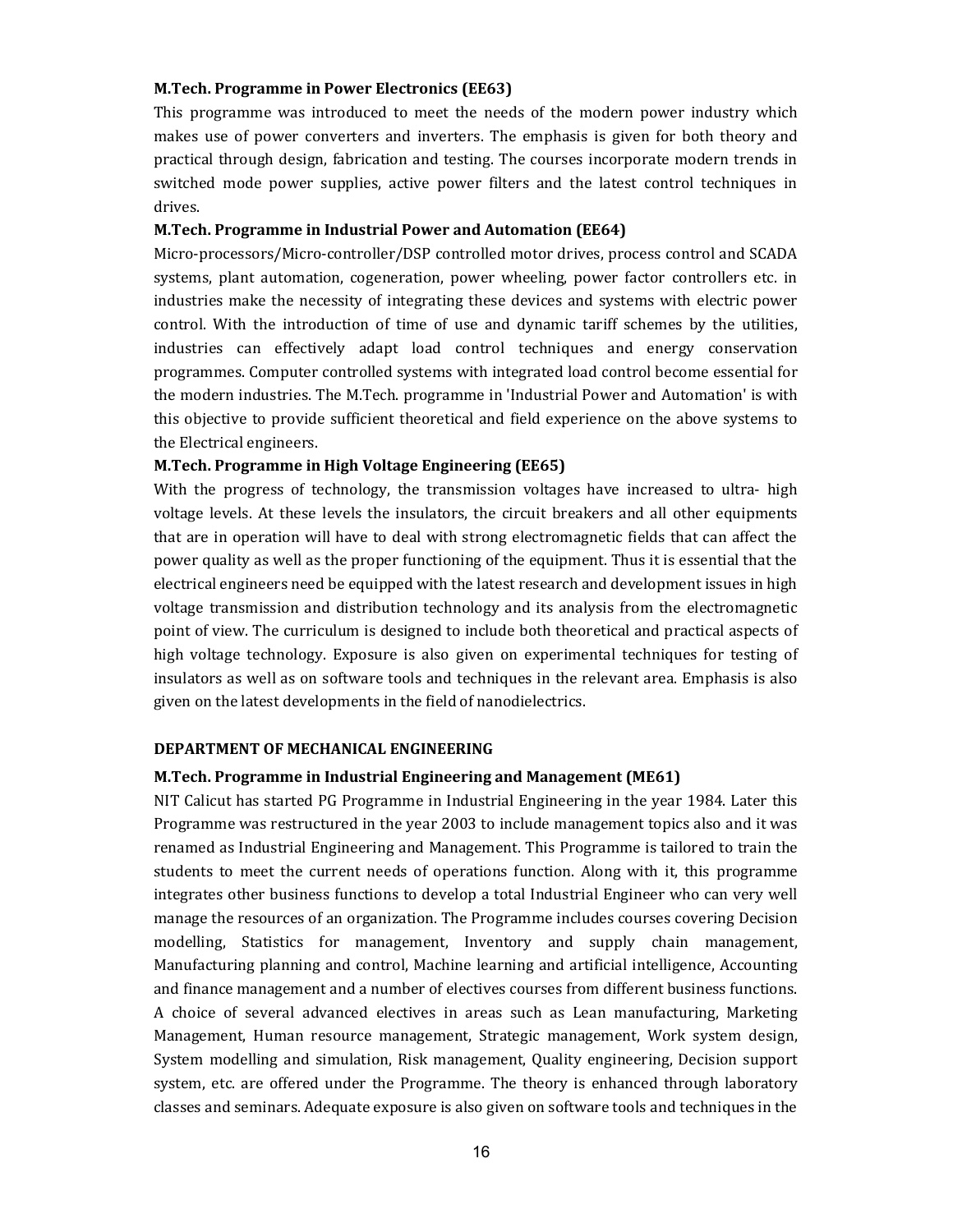relevant areas. This Programme is tailored to develop suitable skills for students to manage resources optimally, especially in the data science era and to develop better procedures and management practices for efficient operation of the corporate.

### M.Tech. Programme in Thermal Sciences (ME62)

The M.Tech.. in Thermal Sciences is designed to equip engineers with latest know-how of the current trends related in the fields of research and industry. The course content includes adequate amount of theoretical aspects of thermodynamics, fluid flow and heat transfer applied to classical and practical engineering problems. The major courses offered in this specialization are Advanced chemical thermodynamics, Advanced fluid mechanics, Analytical methods in heat transfer, Analysis of thermal power plant cycles and systems, Cryogenic engineering, Thermal environmental engineering, Internal combustion engine systems, Combustion and performance analysis, Multiphase flow, Design of heat transfer equipments Advanced computational methods in fluid flow and heat transfer, etc. The students also get opportunity to undertake research work pertaining to current engineering problems in the dissertation wherein they are exposed to latest equipments and software packages.

### M.Tech. Programme in Manufacturing Technology (ME63)

The objective of this PG programme is to train manpower required to develop and manage the manufacturing capabilities of industries. The students will develop a capability to model, analyse and solve complex engineering problems in manufacturing and allied fields. The thrust areas of the programme are machining science, advanced machining processes, advanced metrology, digital manufacturing and automation. The core courses offered in this specialization are Advanced Machining Science, Modern Machining Processes, Machine Tool Design, Industrial Automation & Robotics and Advanced Metrology & Computer Aided Inspection. Two Laboratory courses in Advanced Manufacturing and CAD/CAM are also part of the curriculum. Students may also choose electives such as Mechatronics Systems, Additive Manufacturing, Quality Engineering & Management, Six Sigma, Vibration & Noise in Machine Tools and Machinery, Finite Element Methods and Applications, Design of Experiments, Computer Aided Design, etc.

#### M.Tech. Programme in Energy Engineering and Management (ME64)

Energy Management is critical to our future economic prosperity and environmental wellbeing. This M.Tech. Programme is designed to develop Mechanical/Chemical engineers with a high standard of expertise in energy management. The core courses offered in this Programme include Energy conversion systems, Renewable energy technology, Electrical energy systems and management, Design and analysis of energy systems, Energy and environment, and Energy conservation in thermal systems. A number of courses such as Energy policies for sustainable development, Optimal design of heat exchangers, Direct energy conversion, Cost management, Heat pump technology, Fluidized bed systems, Industrial load management etc., are offered as electives. There is ample scope for doing project work in non-conventional energy systems.

## M.Tech. Programme in Materials Science and Technology (ME65)

The educational mission of the Materials Science and Technology Programme is to provide students with a unique interdisciplinary academic foundation on which development of intellectual capacity, and the scholarly training needed to address complex problems in materials science with emphasis on advances in materials processing, Electronic materials,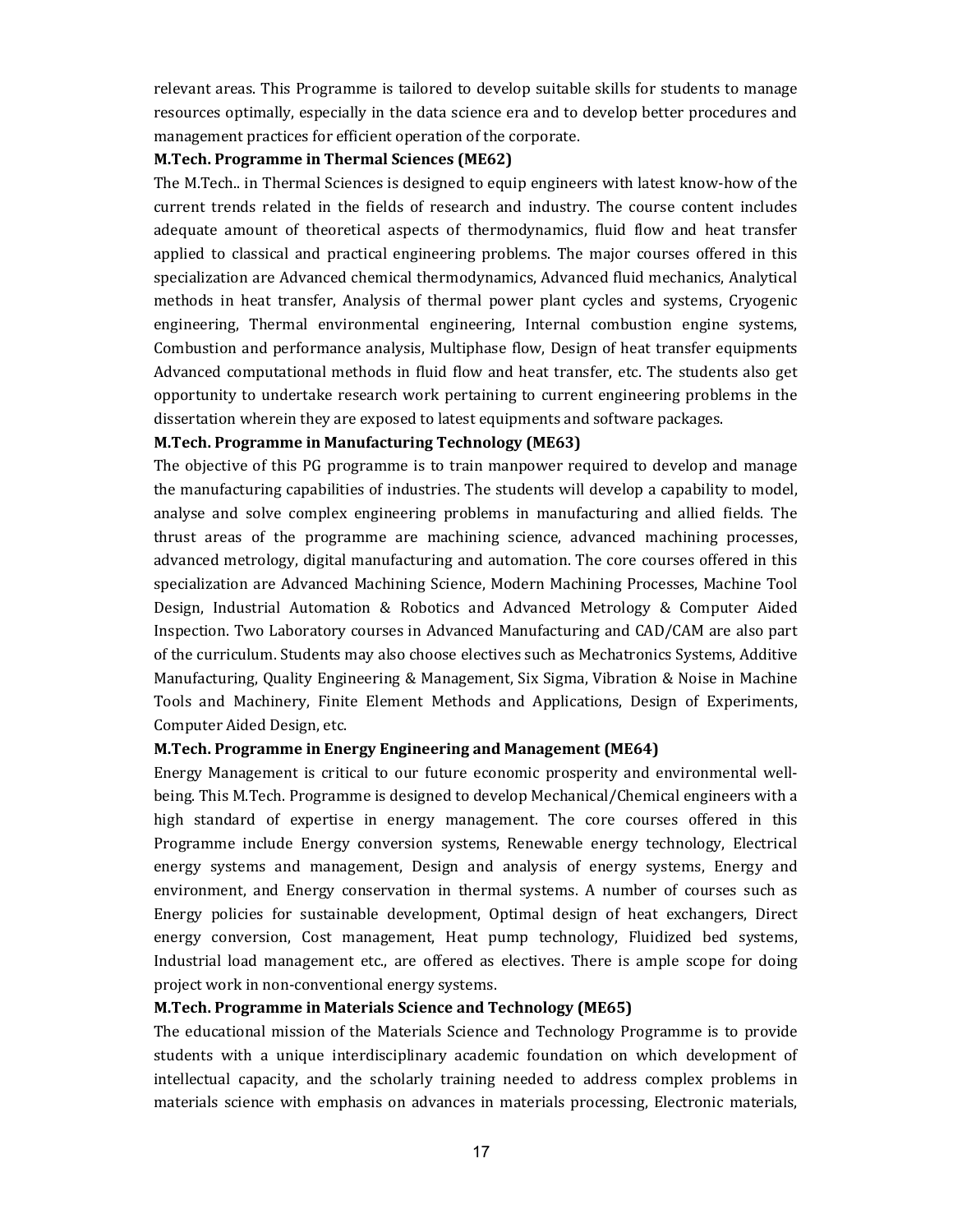Ceramics, Composites, Polymers, Super alloys, and the selection of materials to meet specific design goals. An in-depth study on materials science and technologies will contribute to the development of newer materials and material systems. The programme provides students the following essential elements: a firm grasp of the fundamentals of science and engineering, ample exposure to a wide range of applications and an understanding of contemporary issues and the need for lifelong learning.

#### M.Tech. Programme in Machine Design (ME66)

The objective of this programme is to develop personnel trained in design of mechanical systems and related areas for serving the industry as design engineers and analysts, or to motivate them for research in this challenging field. The thrust areas of this programme can be divided into two major categories: (i) stress analysis and related fields and (ii) vibration and dynamics. Students will be given a thorough training in both these areas before being exposed to an advanced design course, where in they are expected to use their knowledge for system level design. After doing advanced core courses in subjects like solid mechanics, mechanisms and design, the students are expected to choose electives of their interest from an array of specialised courses like fracture mechanics, non-linear dynamics, etc., for developing the skills required for a successful career as a design engineer, analyst or researcher.

#### SCHOOL OF MATERIALS SCIENCE AND ENGINEERING

#### M.Tech. Programme in Nanotechnology (MT61)

Nanotechnology is an emerging interdisciplinary area, which is rated as one of the topranked subjects in academics and research. This programme will impart state-of-the art knowledge in this new area, and has an objective of training the students to make them capable of addressing the challenges of this emerging technological field. The programme is designed for students with a background in Mechanical/Production/ Chemical Engineering. This will deal with topics related to the fundamentals and applications of the subject, with a focus on emerging areas in nanoscience and nanotechnology. The courses offered in the programme include fundamental and applied subjects such as Physics of Materials, Thermodynamics of Nano Materials and Systems, Mechanics of Finite-size Elements, Microscale and Nanoscale Heat Transfer, Nanosized Structures, Experimental Techniques in Nanotechnology and Micro Electro Mechanical Systems, and a variety of elective subjects ranging from Computational Nanotechnology to Composite Materials from which students can choose, according to their background and interest. Laboratory courses dealing with production and applications of nanoparticles, nanofluids and nanocomposites, as well as giving exposure to discrete computational analysis of nanoscale phenomena and systems will also be offered as part of the curriculum. The specialization in Nanotechnology holds a very high potential for employment in R&D, academics and industries, as well as provides a gateway to this extremely challenging field, which is expected to have a profound impact on the future of all streams of science and technology.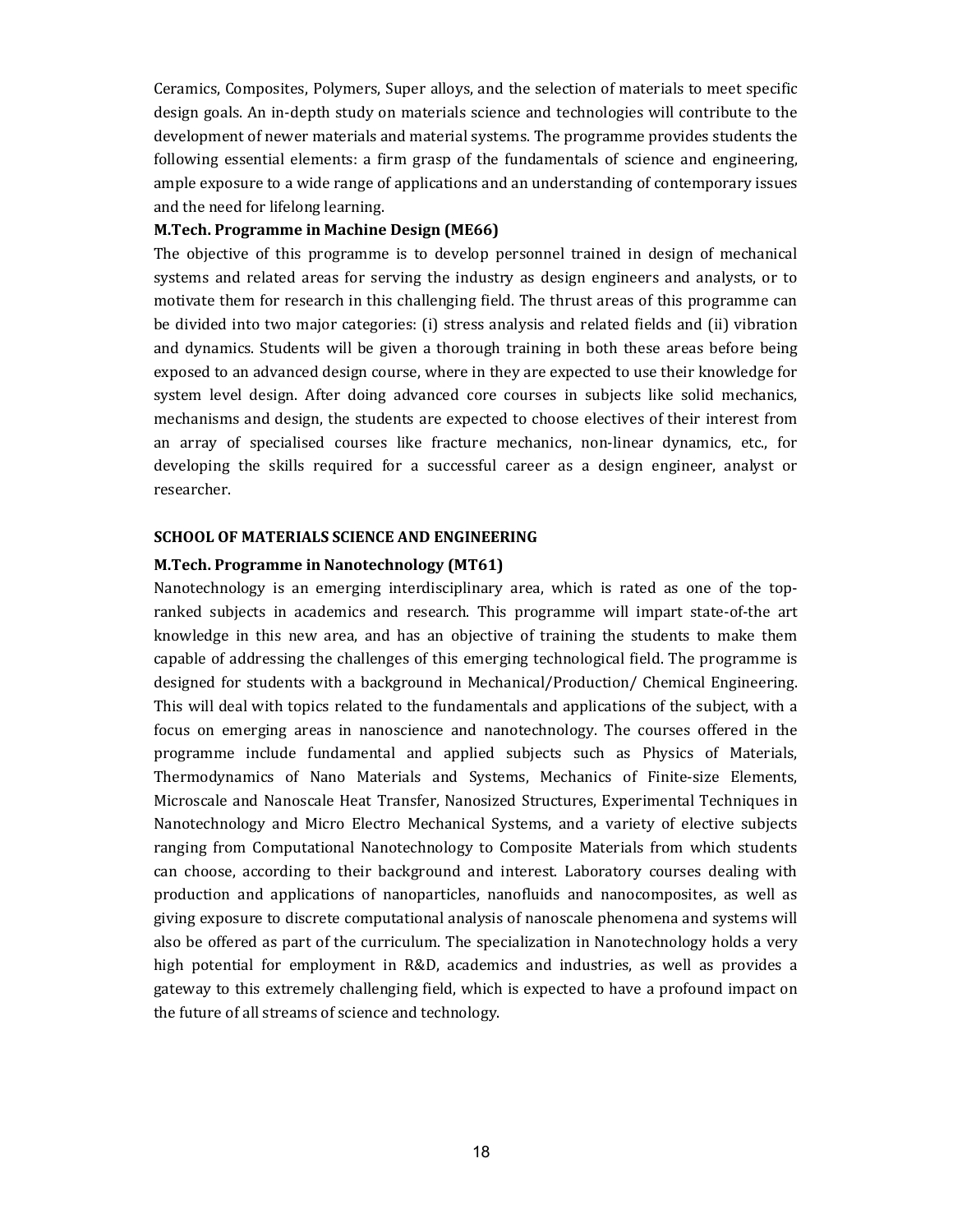## 7. How To Apply?

- 1. Apply online using the following link: https://dss.nitc.ac.in/MtechApp/login.aspx
- 2. Register with your e-mail id and mobile number for creating a login in the online portal.
- 3. Upload colored scan copy of the following documents in the portal.
	- a) Mark sheet of Class X
	- b) Photo ID proof as per Govt. of India norms.
	- c) Grade/Mark sheets of qualifying examination for all semesters (Mark sheets of all semesters/years need to be combined to a single pdf for uploading/ Consolidated Grade (Mark) sheet with all subjects mentioned in it).
	- d) Degree/ Provisional certificate. If result of qualifying degree is awaited, certificate of course completion from the institute/university last studied must be provided clearly indicating the date of completion of the course.
	- e) Candidates claiming percentage/CGPA relaxation as specified in the eligibility conditions should produce the relevant category certificate as detailed below.
		- i. Community Certificate, in the case of SC/ST candidate, from a competent authority (not below the rank of Tahsildar).
		- ii. Certificate from the Medical Board of Govt. Medical Colleges/Dist. Head Quarters Hospitals, in the case of Persons with Disabilities (PwD), if applicable.
	- f) Recent PHOTOGRAPH (Maximum of 120 kB).
- 4. Payment can be made using Net Banking/Credit Card/SBI Challan (by cash) through State Bank Collect (online) at the following link by choosing the payment category as MTECH /MPLAN (SELF-SPONSORED) APPLICATION FEE MONSOON 2022-23. https://www.onlinesbi.com/sbicollect/icollecthome.htm?corpID=365553 After successful completion of the fee payment, save the fee payment receipt for uploading along with the application form. Application fee for OP/EWS/OBC/PwD is Rs. 1000/- while that for SC/ST is Rs. 500/-. APPLICATION FEE IS NON-REFUNDABLE.

## Note:

- 1. If the original certificates are not in English/Hindi, English/Hindi version/translation of such certificates, duly certified by the Principal/Director or other competent authority of the graduating Institute, will be required during the verification of documents.
- 2. Standard format of the necessary certificates are available in the following link http://nitc.ac.in/index.php/?url=admission/index/58
- 3. Applications which are incomplete/defective/received late, will be rejected summarily and no correspondence will be entertained on such applications. The instructions for online submission of application are available in the online admission portal.